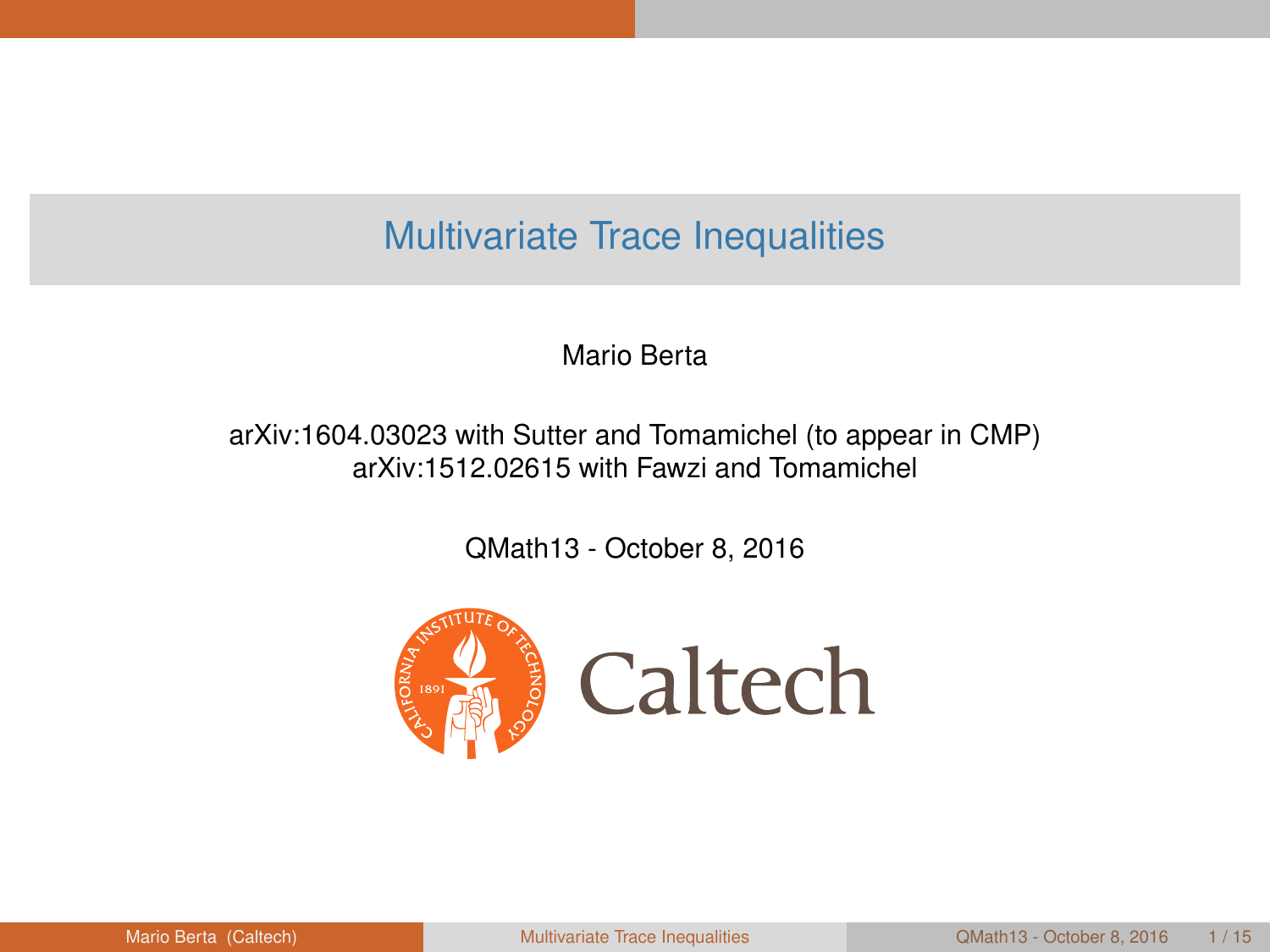# Motivation: Quantum Entropy

**Entropy of quantum states**  $\rho_A$  on Hilbert spaces  $\mathcal{H}_A$  [von Neumann 1927]:

$$
H(A)_{\rho} := -\text{tr}\left[\rho_A \log \rho_A\right].\tag{1}
$$

Strong subadditivity (SSA) of tripartite quantum states on  $\mathcal{H}_A \otimes \mathcal{H}_B \otimes \mathcal{H}_C$  from matrix trace inequalities [Lieb & Ruskai 1973]:

$$
H(AB)_{\rho} + H(BC)_{\rho} \ge H(ABC)_{\rho} + H(B)_{\rho}.
$$
 (2)

- Generates all known mathematical properties of quantum entropy, manifold applications in quantum physics, quantum information theory, theoretical computer science etc.
- This talk: entropy for quantum systems, strengthening of SSA from multivariate trace inequalities.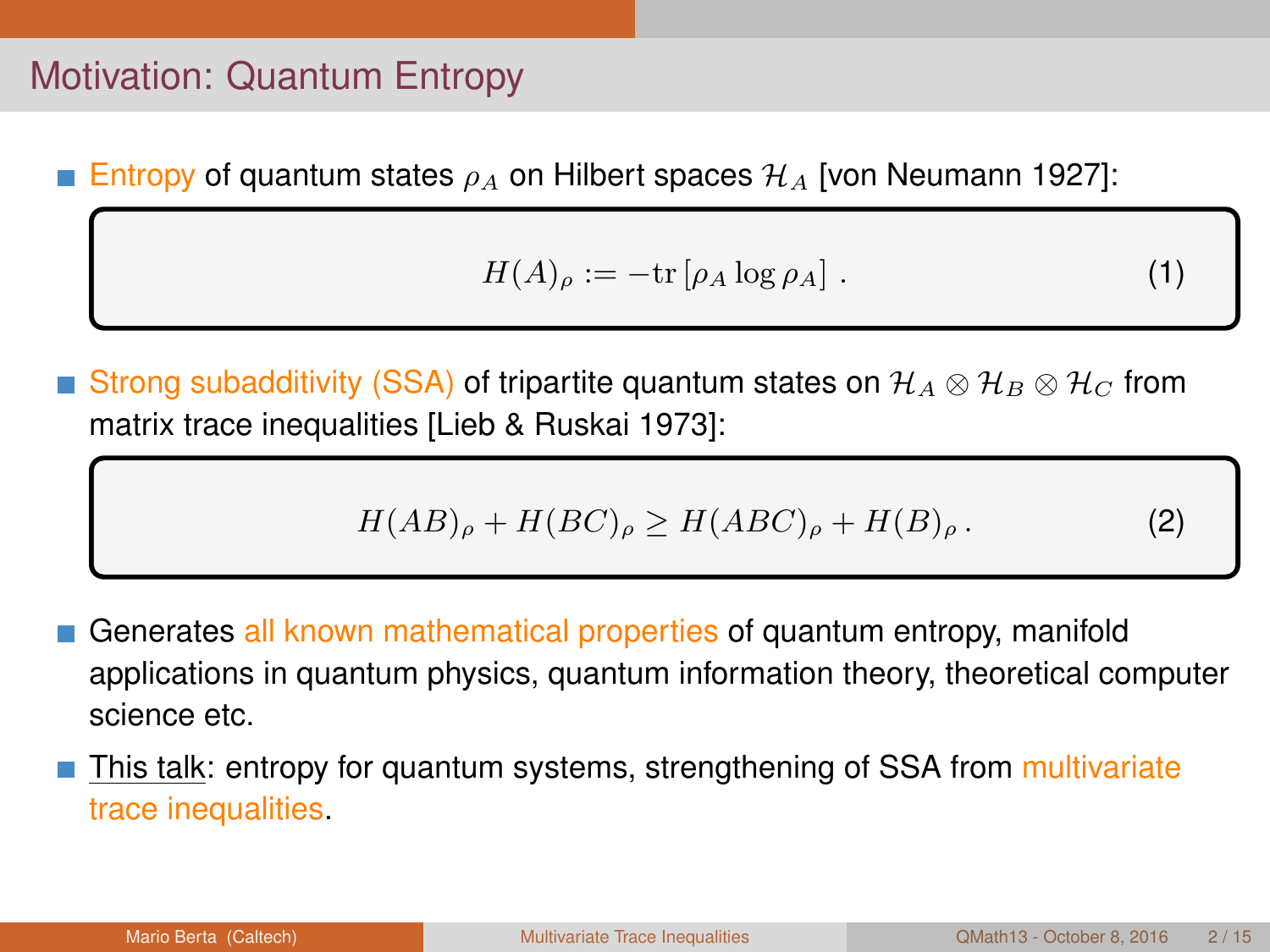# Motivation: Quantum Entropy

**Entropy of quantum states**  $\rho_A$  on Hilbert spaces  $\mathcal{H}_A$  [von Neumann 1927]:

$$
H(A)_{\rho} := -\text{tr}\left[\rho_A \log \rho_A\right].\tag{1}
$$

Strong subadditivity (SSA) of tripartite quantum states on  $\mathcal{H}_A \otimes \mathcal{H}_B \otimes \mathcal{H}_C$  from matrix trace inequalities [Lieb & Ruskai 1973]:

$$
H(AB)_{\rho} + H(BC)_{\rho} \ge H(ABC)_{\rho} + H(B)_{\rho}.
$$
 (2)

- Generates all known mathematical properties of quantum entropy, manifold applications in quantum physics, quantum information theory, theoretical computer science etc.
- This talk: entropy for quantum systems, strengthening of SSA from multivariate trace inequalities.
- Mark Wilde at 4pm: *Universal Recoverability in Quantum Information*.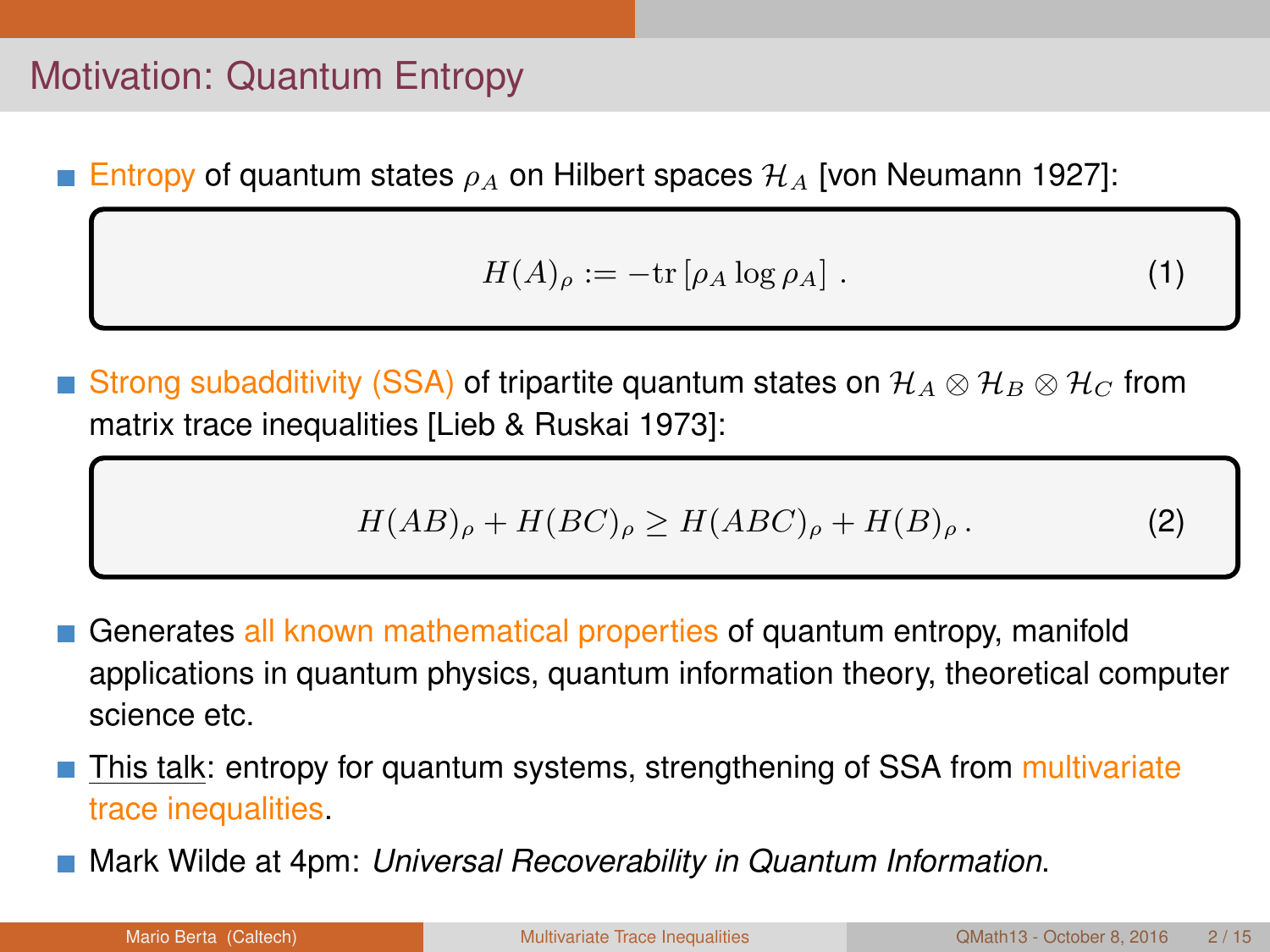- [Entropy for quantum systems](#page-4-0)
- [Multivariate trace inequalities](#page-26-0)
- [Proof of entropy inequalities](#page-33-0)
- [Conclusion](#page-35-0)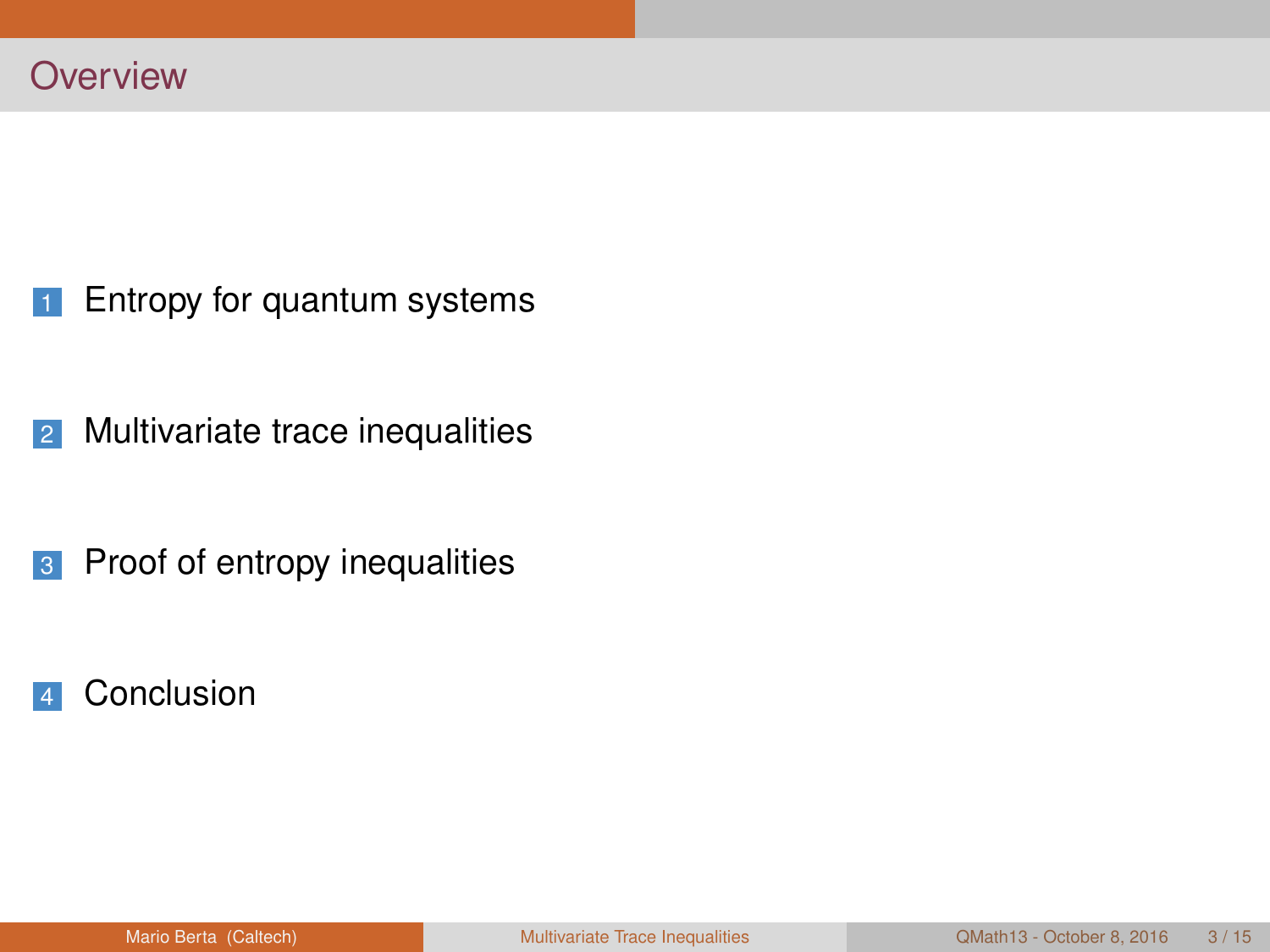<span id="page-4-0"></span>**Entropy of probability distribution P of random variable X over finite alphabet [Shannon 1948,** Rényi 1961]:

$$
H(X)P = -\sum_{x} P(x) \log P(x), \quad \text{with } P(x) \log P(x) = 0 \text{ for } P(x) = 0. \tag{3}
$$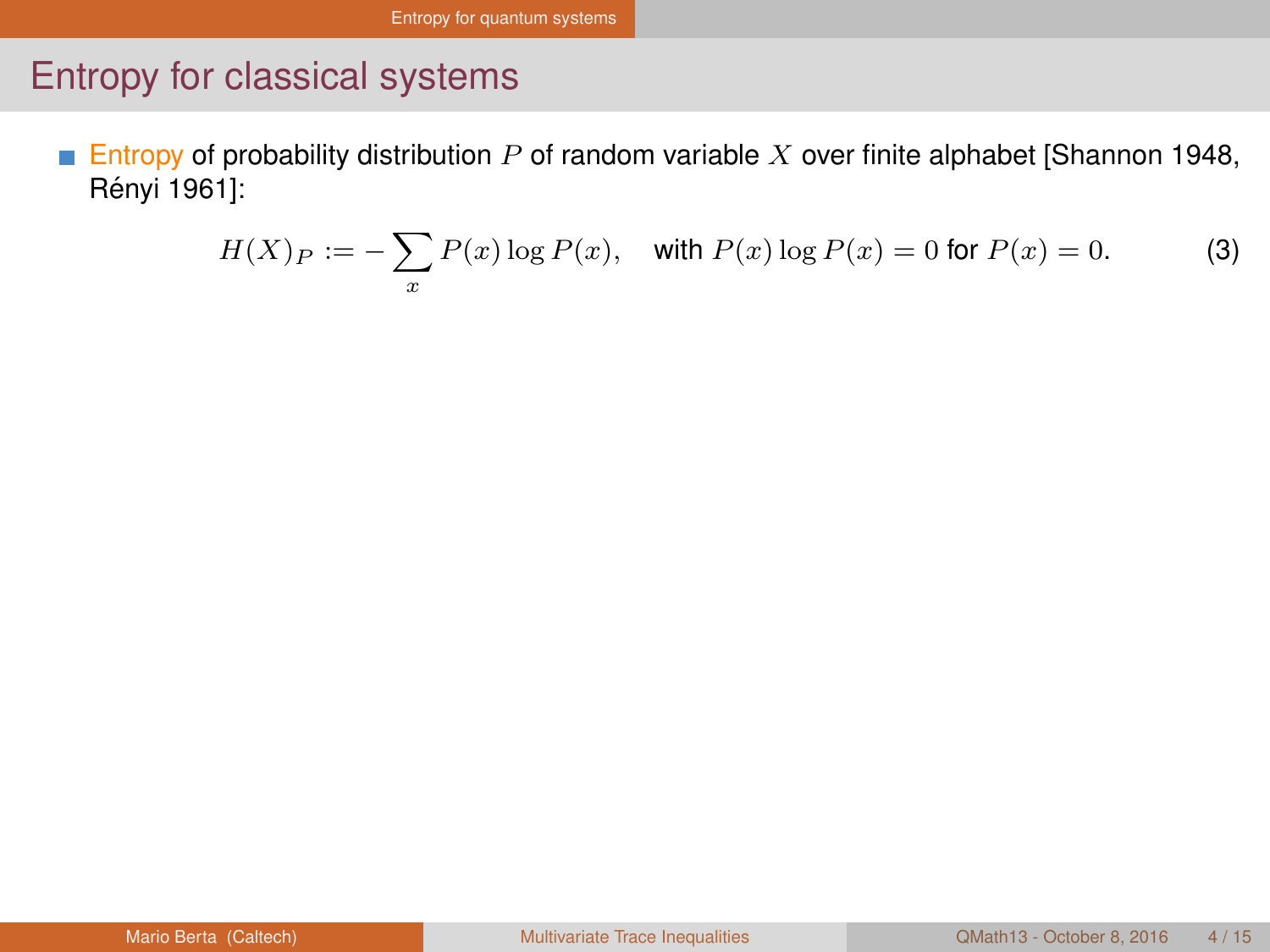<span id="page-5-0"></span>Entropy of probability distribution  $P$  of random variable  $X$  over finite alphabet [Shannon 1948, П Rényi 1961]:

$$
H(X)P = -\sum_{x} P(x) \log P(x), \quad \text{with } P(x) \log P(x) = 0 \text{ for } P(x) = 0. \tag{3}
$$

Extension to relative entropy of  $P$  with respect to distribution  $Q$  over finite alphabet,

$$
D(P||Q) := \sum_{x} P(x) \log \frac{P(x)}{Q(x)} \quad \text{[Kullback & Leibler 1951]},\tag{4}
$$

where  $P(x) \log \frac{P(x)}{Q(x)} = 0$  for  $P(x) = 0$  and by continuity  $+\infty$  if  $P \not\ll Q$ .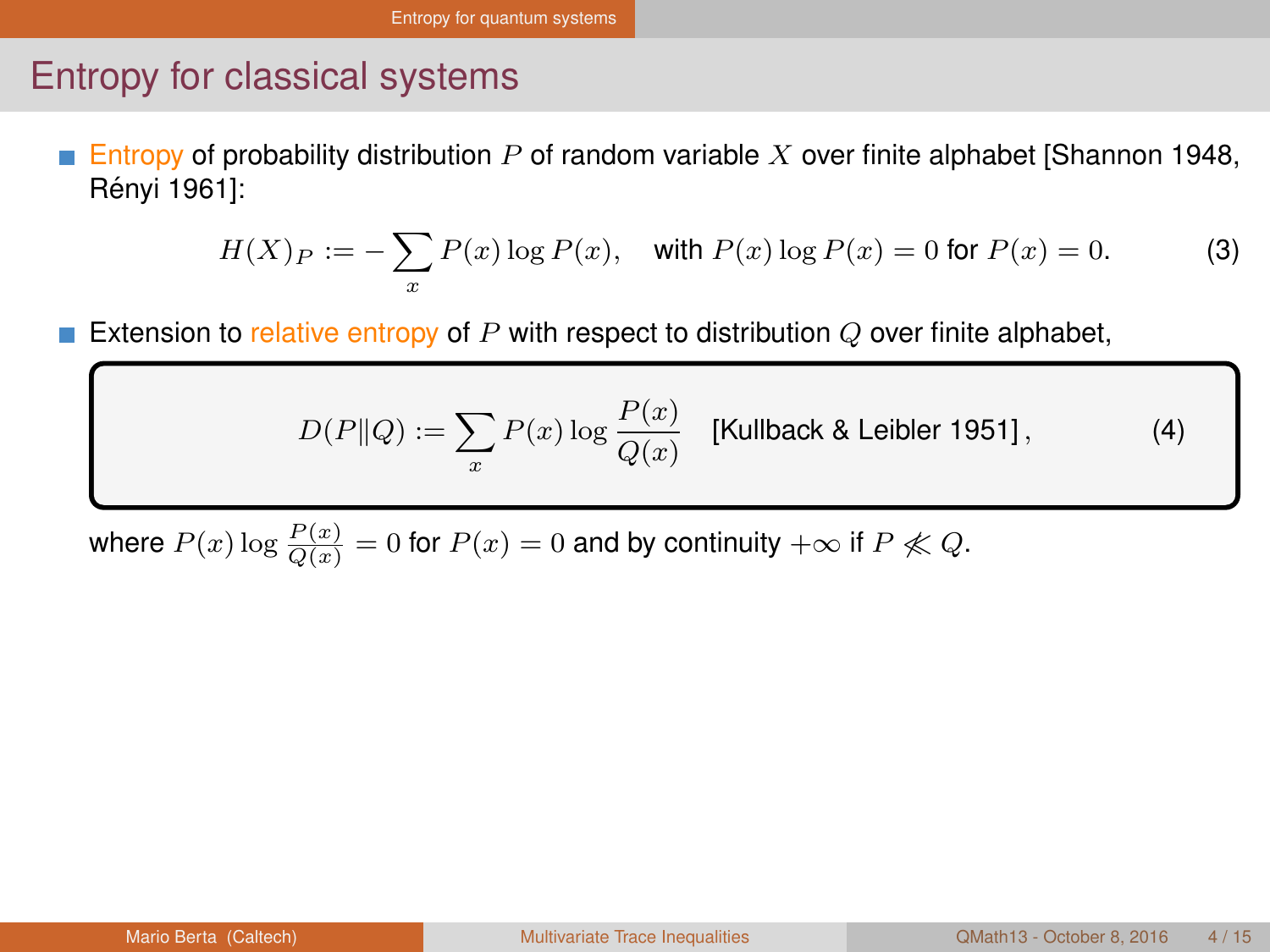<span id="page-6-0"></span>Entropy of probability distribution  $P$  of random variable  $X$  over finite alphabet [Shannon 1948, Rényi 1961]:

$$
H(X)P = -\sum_{x} P(x) \log P(x), \quad \text{with } P(x) \log P(x) = 0 \text{ for } P(x) = 0. \tag{3}
$$

Extension to relative entropy of  $P$  with respect to distribution  $Q$  over finite alphabet,

$$
D(P||Q) := \sum_{x} P(x) \log \frac{P(x)}{Q(x)} \quad \text{[Kullback & Leibler 1951]},\tag{4}
$$

where  $P(x) \log \frac{P(x)}{Q(x)} = 0$  for  $P(x) = 0$  and by continuity  $+\infty$  if  $P \not\ll Q$ .

Multipartite entropy measures are generated through relative entropy, e.g., SSA:

$$
H(XY)_P + H(YZ)_P \ge H(XYZ)_P + H(Y)_P
$$
 equivalent to  

$$
D(P_{XYZ}||U_X \times P_{YZ}) \ge D(P_{XY}||U_X \times P_Y)
$$
 with  $U_X$  uniform distribution. (6)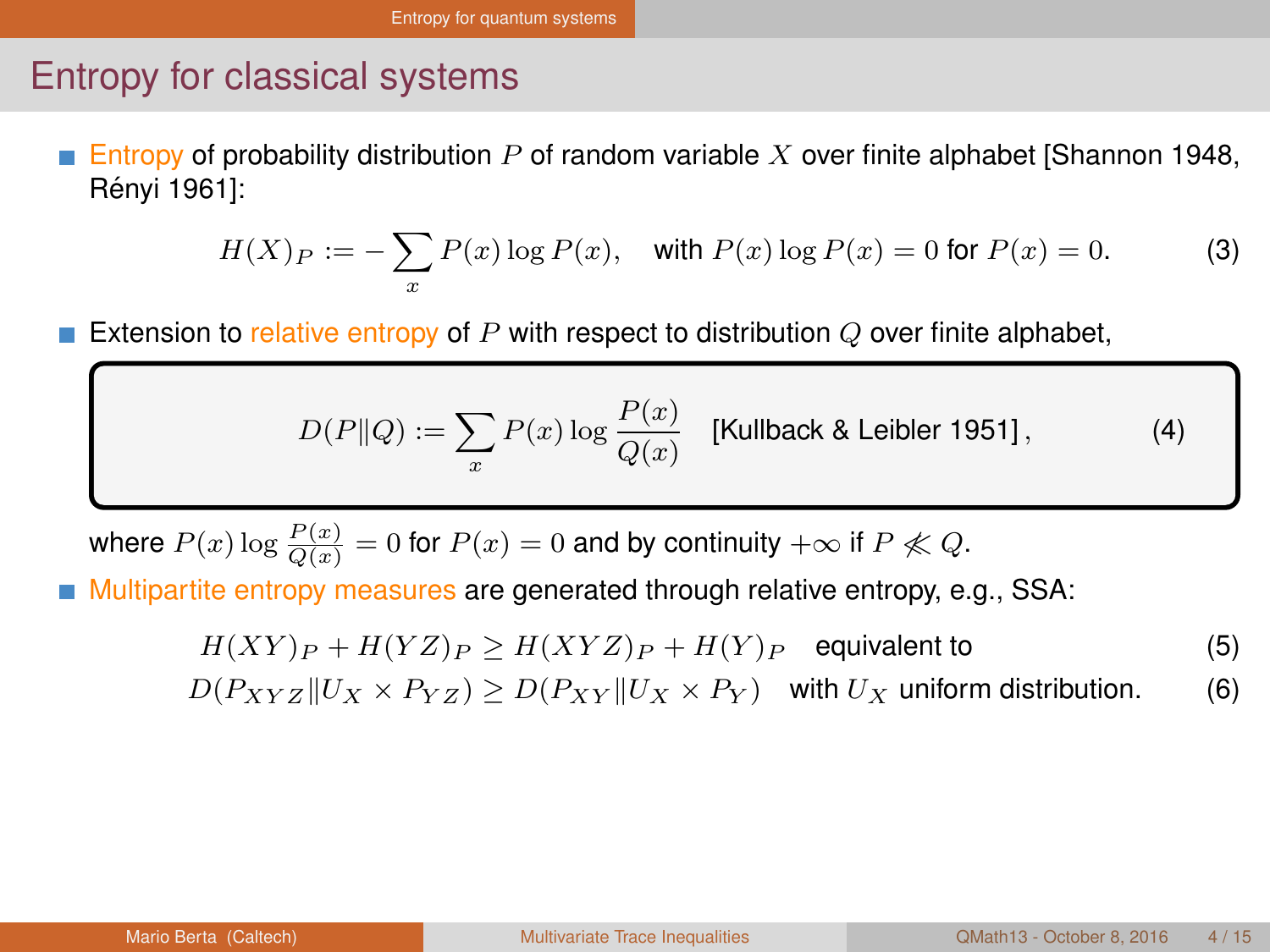<span id="page-7-0"></span>Entropy of probability distribution P of random variable X over finite alphabet [Shannon 1948, Rényi 1961]:

$$
H(X)P = -\sum_{x} P(x) \log P(x), \quad \text{with } P(x) \log P(x) = 0 \text{ for } P(x) = 0. \tag{3}
$$

Extension to relative entropy of  $P$  with respect to distribution  $Q$  over finite alphabet,

$$
D(P||Q) := \sum_{x} P(x) \log \frac{P(x)}{Q(x)}
$$
 [Kullback & Leibler 1951], (4)

where  $P(x) \log \frac{P(x)}{Q(x)} = 0$  for  $P(x) = 0$  and by continuity  $+\infty$  if  $P \not\ll Q$ .

Multipartite entropy measures are generated through relative entropy, e.g., SSA:

$$
H(XY)_P + H(YZ)_P \ge H(XYZ)_P + H(Y)_P
$$
 equivalent to  

$$
D(P_{XYZ}||U_X \times P_{YZ}) \ge D(P_{XY}||U_X \times P_Y)
$$
 with  $U_X$  uniform distribution. (6)

Monotonicity of relative entropy (MONO) under stochastic matrices N:

$$
D(P||Q) \ge D(N(P)||N(Q)). \tag{7}
$$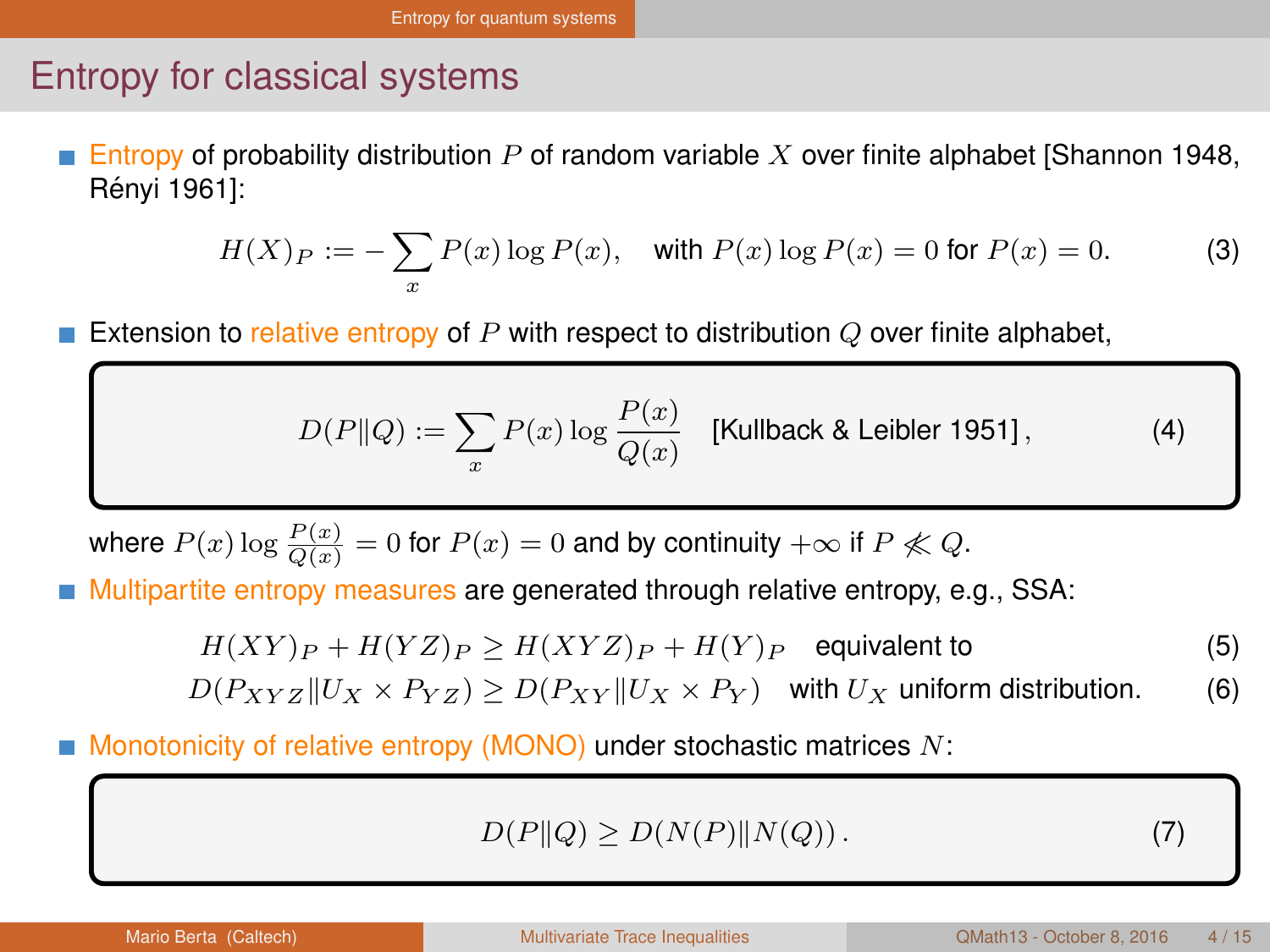#### <span id="page-8-0"></span>Entropy for quantum systems

**■** The entropy of  $\rho_A \in \mathcal{S}(\mathcal{H}_A)$  is defined as:

$$
H(A)_{\rho} := -\text{tr}\left[\rho_A \log \rho_A\right] = -\sum_{x} \lambda_x \log \lambda_x \quad \text{[von Neumann 1927]}.
$$
 (8)

Question: what is the extension of the relative entropy for quantum states  $[\rho, \sigma] \neq 0$ ?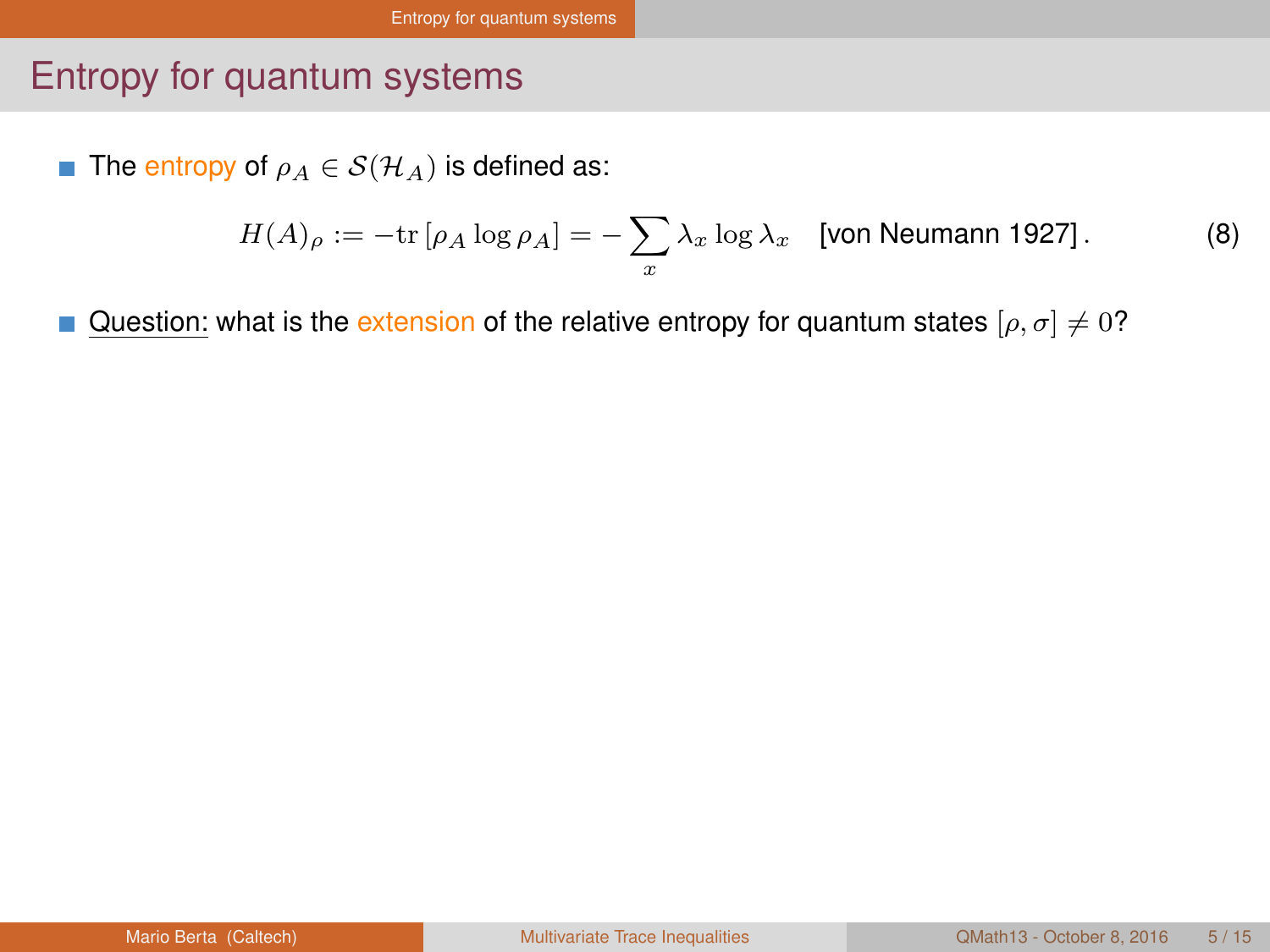#### <span id="page-9-0"></span>Entropy for quantum systems

The entropy of  $\rho_A \in \mathcal{S}(\mathcal{H}_A)$  is defined as:

$$
H(A)_{\rho} := -\text{tr}\left[\rho_A \log \rho_A\right] = -\sum_{x} \lambda_x \log \lambda_x \quad \text{[von Neumann 1927]}.
$$
 (8)

Question: what is the extension of the relative entropy for quantum states [ $\rho, \sigma$ ]  $\neq 0$ ?

Commutative relative entropy for  $\rho, \sigma \in \mathcal{S}(\mathcal{H})$  defined as

 $D_K(\rho\|\sigma) := \sup_{\mathcal{M}} D(\mathcal{M}(\rho) \| \mathcal{M}(\sigma))$  [Donald 1986, Petz & Hiai 1991], (9)

where  $\mathcal{M} \in \text{CPTP}(\mathcal{H} \to \mathcal{H}')$  und  $\text{Bild}(\mathcal{M}) \subseteq M \subseteq \text{Lin}(\mathcal{H}'), M$  commutative subalgebra.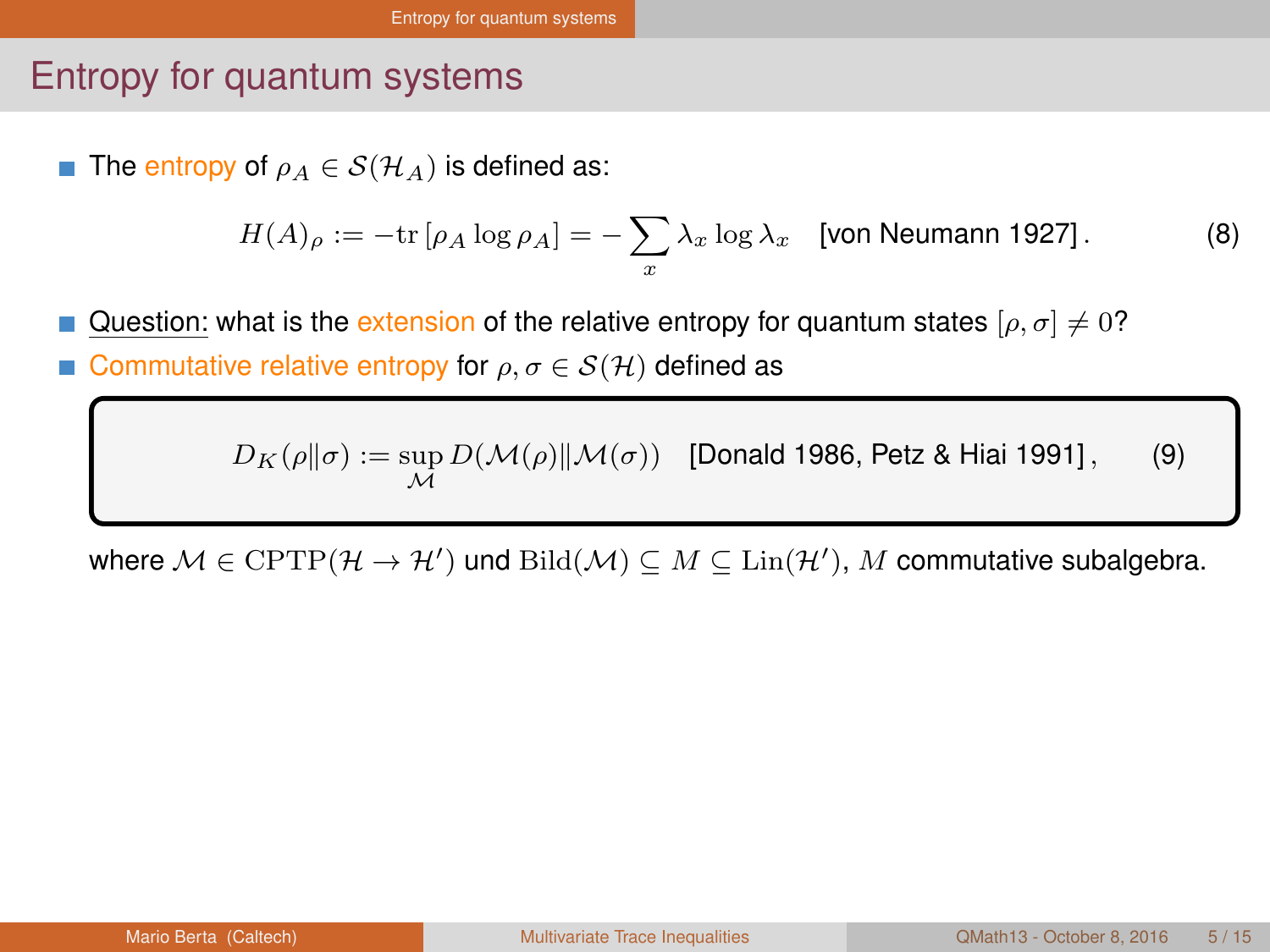#### <span id="page-10-0"></span>Entropy for quantum systems

**■** The entropy of  $\rho_A \in \mathcal{S}(\mathcal{H}_A)$  is defined as:

$$
H(A)_{\rho} := -\text{tr}\left[\rho_A \log \rho_A\right] = -\sum_{x} \lambda_x \log \lambda_x \quad \text{[von Neumann 1927]}.
$$
 (8)

Question: what is the extension of the relative entropy for quantum states [ $\rho, \sigma$ ]  $\neq 0$ ? Commutative relative entropy for  $\rho, \sigma \in \mathcal{S}(\mathcal{H})$  defined as

 $D_K(\rho\|\sigma) := \sup_{\mathcal{M}} D(\mathcal{M}(\rho) \| \mathcal{M}(\sigma))$  [Donald 1986, Petz & Hiai 1991], (9)

where  $\mathcal{M} \in \text{CPTP}(\mathcal{H} \to \mathcal{H}')$  und  $\text{Bild}(\mathcal{M}) \subseteq M \subseteq \text{Lin}(\mathcal{H}'), M$  commutative subalgebra.

The quantum relative entropy is defined as

 $D(\rho||\sigma) := \text{tr} [\rho (\log \rho - \log \sigma)]$  [Umegaki 1962]. (10)

Monotonicity (MONO) for  $\rho, \sigma \in \mathcal{S}(\mathcal{H})$  and  $\mathcal{N} \in \mathrm{CPTP}(\mathcal{H} \to \mathcal{H}')$ :

 $D(\rho||\sigma) > D(\mathcal{N}(\rho)||\mathcal{N}(\sigma))$  [Lindblad 1975]. (11)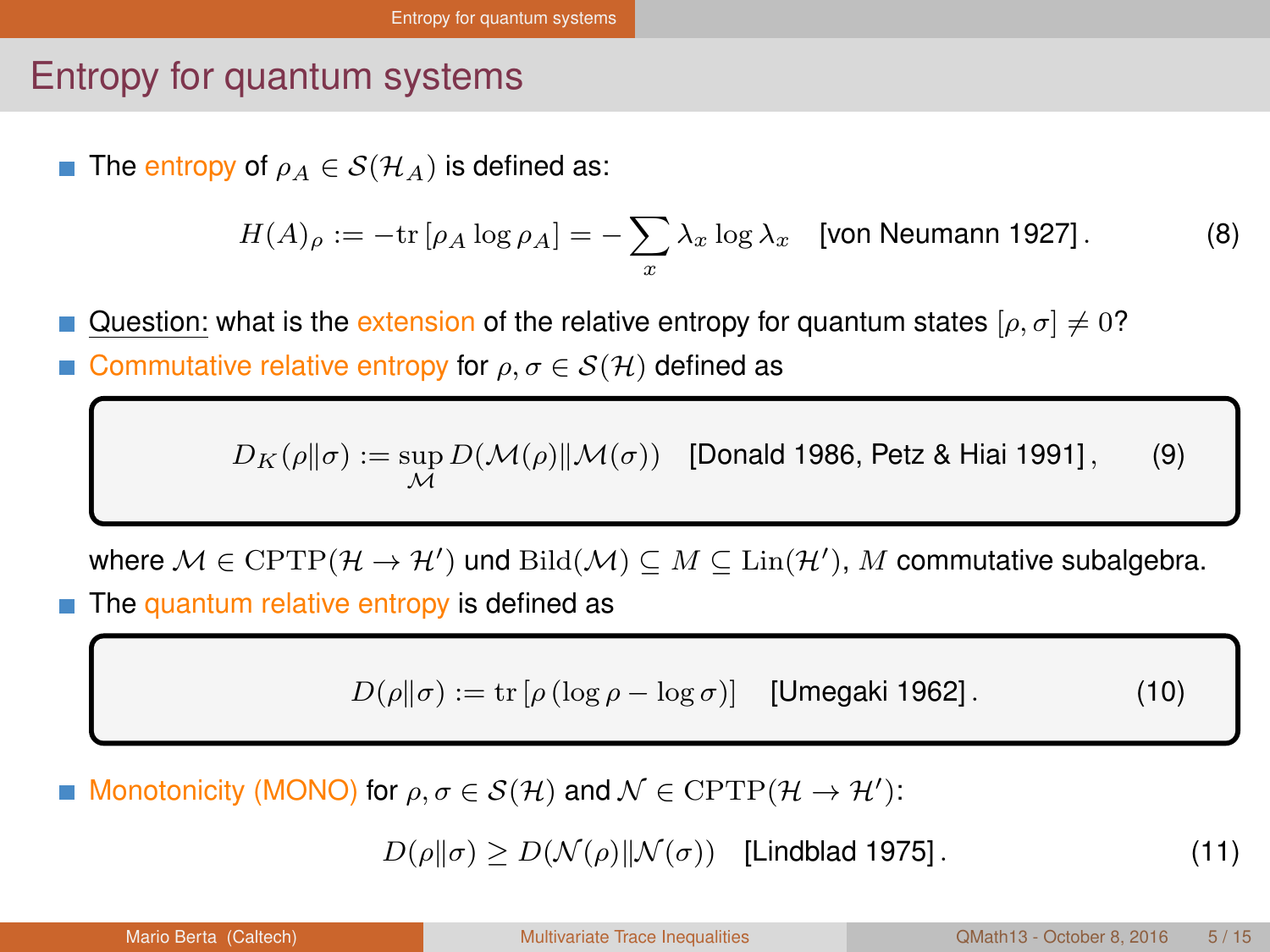# <span id="page-11-0"></span>Entropy for quantum systems II

#### Theorem (Achievability of relative entropy, B. *et al.* 2015)

*For*  $\rho, \sigma \in \mathcal{S}(\mathcal{H})$  *with*  $\rho, \sigma > 0$  *we have* 

 $D_K(\rho||\sigma) \leq D(\rho||\sigma)$  *with equality if and only if*  $[\rho, \sigma] \neq 0$ . (12)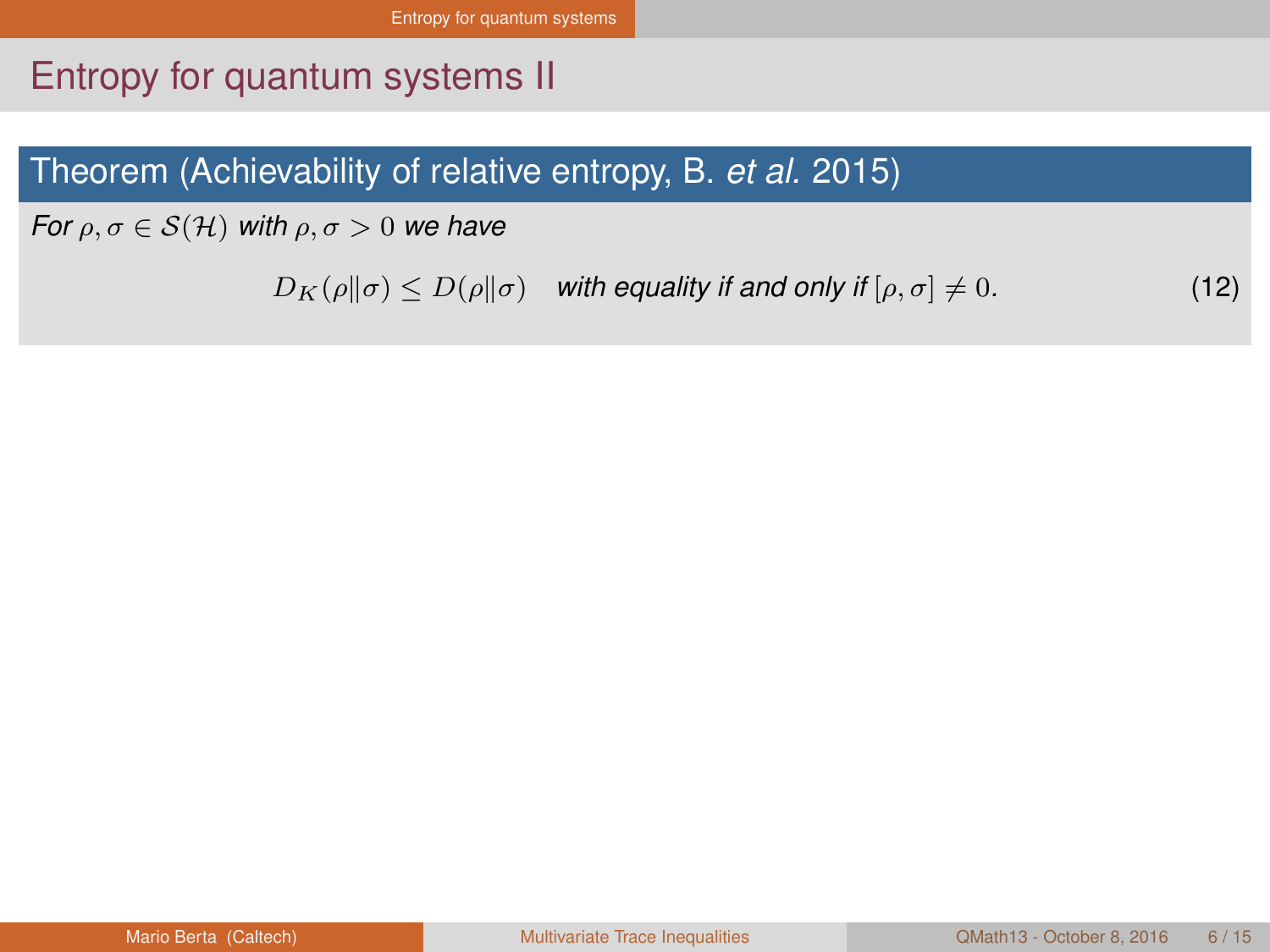# <span id="page-12-0"></span>Entropy for quantum systems II

#### Theorem (Achievability of relative entropy, B. *et al.* 2015)

*For*  $\rho, \sigma \in \mathcal{S}(\mathcal{H})$  *with*  $\rho, \sigma > 0$  *we have* 

 $D_K(\rho||\sigma) \leq D(\rho||\sigma)$  *with equality if and only if*  $[\rho, \sigma] \neq 0$ . (12)

#### Lemma (Variational formulas for entropy, B. *et al.* 2015)

*For*  $\rho, \sigma \in \mathcal{S}(\mathcal{H})$  *we have* 

$$
D_K(\rho||\sigma) = \sup_{\omega > 0} \text{tr} [\rho \log \omega] - \log \text{tr} [\sigma \omega]
$$
\n
$$
D(\rho||\sigma) = \sup_{\omega > 0} \text{tr} [\rho \log \omega] - \log \text{tr} [\exp (\log \sigma + \log \omega)] \quad \text{[Araki ?, Petz 1988]}.
$$
\n(14)

Golden-Thompson inequality:

$$
\operatorname{tr}\left[\exp(\log M_1 + \log M_2)\right] \le \operatorname{tr}[M_1 M_2].\tag{15}
$$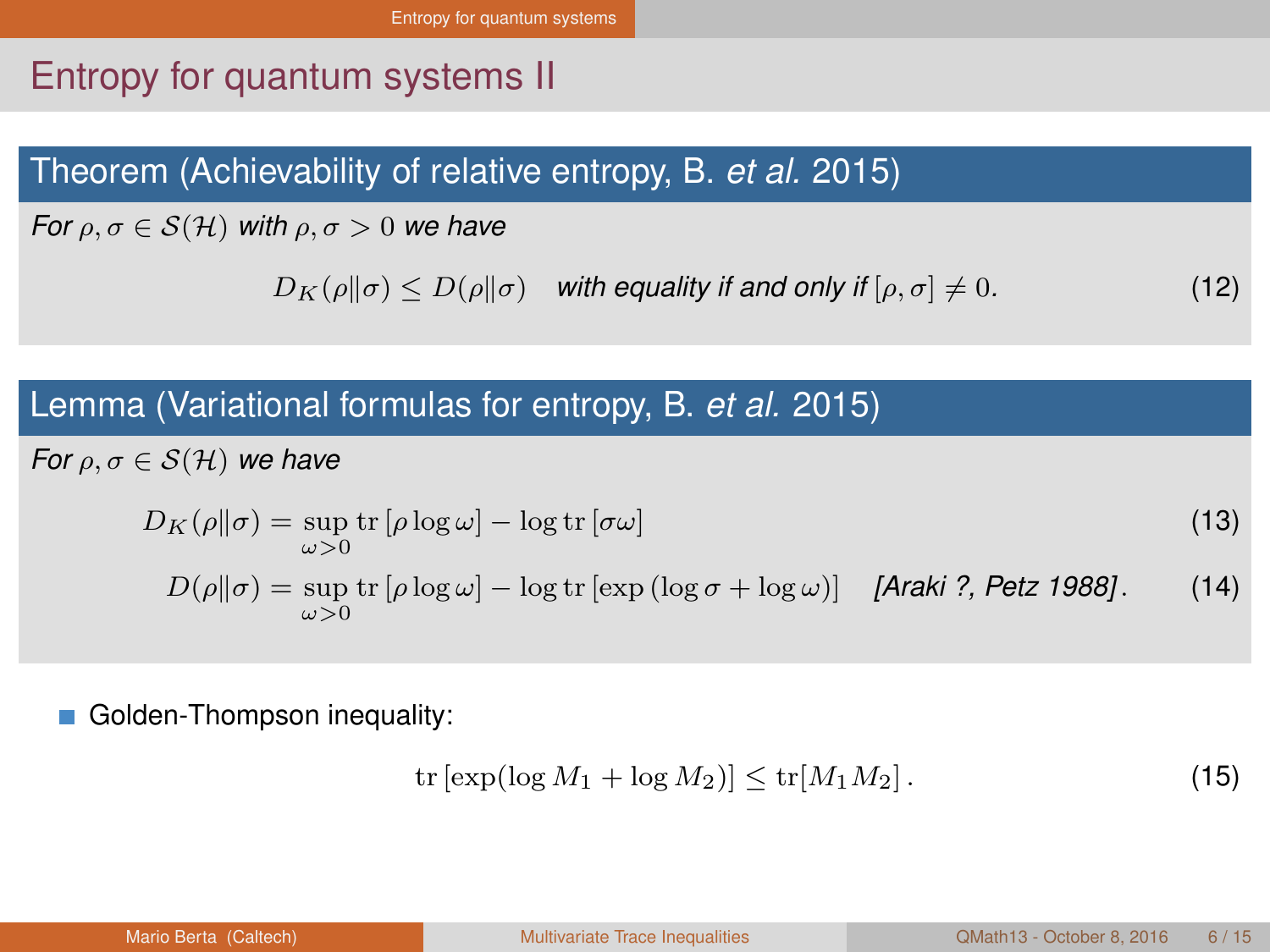# <span id="page-13-0"></span>Entropy for quantum systems II

#### Theorem (Achievability of relative entropy, B. *et al.* 2015)

*For*  $\rho, \sigma \in \mathcal{S}(\mathcal{H})$  *with*  $\rho, \sigma > 0$  *we have* 

 $D_K(\rho||\sigma) \leq D(\rho||\sigma)$  *with equality if and only if*  $[\rho, \sigma] \neq 0$ . (12)

#### Lemma (Variational formulas for entropy, B. *et al.* 2015)

*For*  $\rho, \sigma \in \mathcal{S}(\mathcal{H})$  *we have* 

$$
D_K(\rho||\sigma) = \sup_{\omega > 0} \text{tr} [\rho \log \omega] - \log \text{tr} [\sigma \omega]
$$
  
\n
$$
D(\rho||\sigma) = \sup_{\omega > 0} \text{tr} [\rho \log \omega] - \log \text{tr} [\exp (\log \sigma + \log \omega)]
$$
 [Araki ?, Petz 1988]. (14)

Golden-Thompson inequality:

$$
\operatorname{tr}\left[\exp(\log M_1 + \log M_2)\right] \le \operatorname{tr}[M_1 M_2].\tag{15}
$$

Proof: new matrix analysis technique asymptotic spectral pinching (see also [Hiai & Petz 1993, Mosonyi & Ogawa 2015]).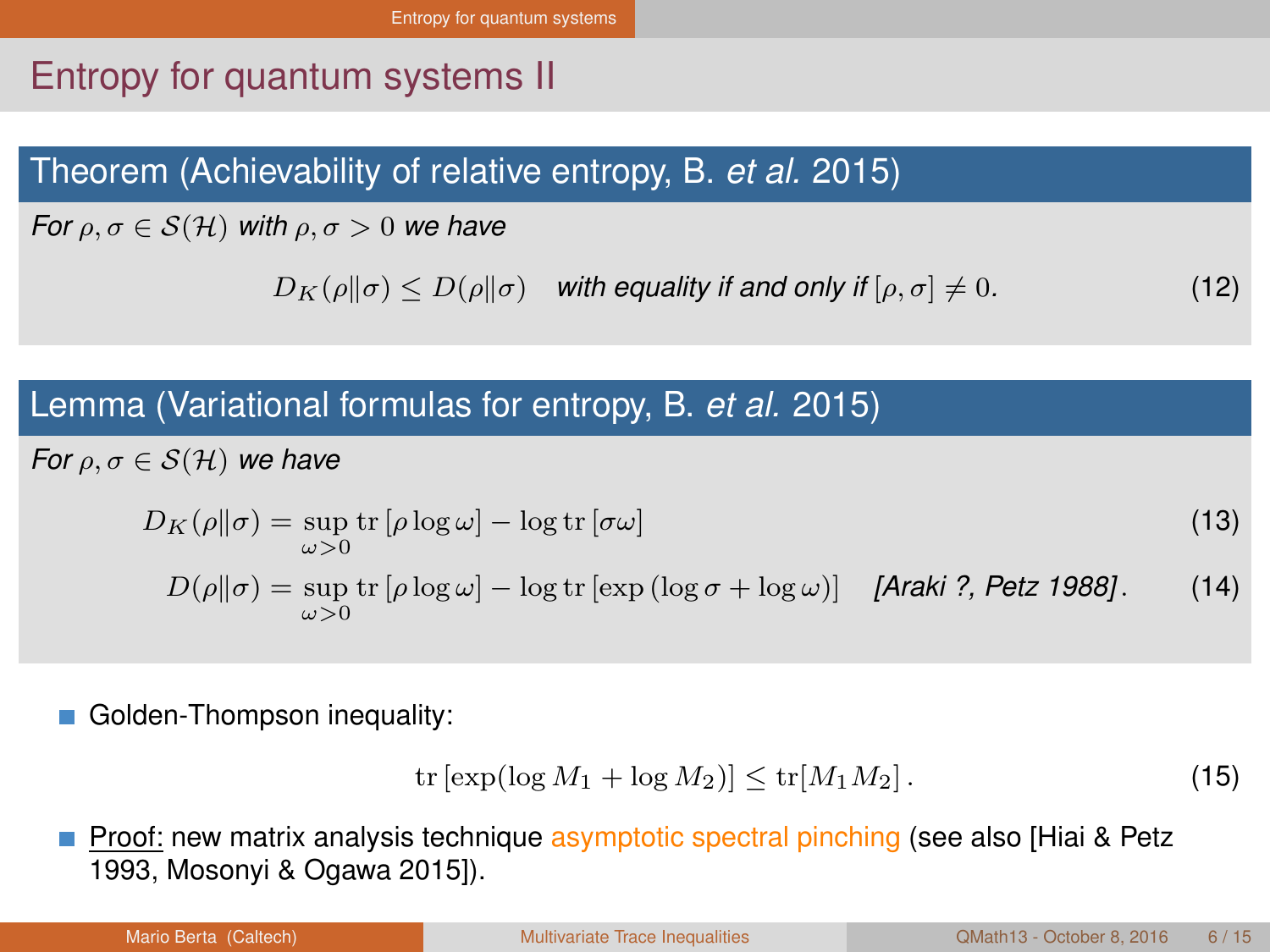# <span id="page-14-0"></span>Asymptotic spectral pinching [B. *et al.* 2016]

 $A \geq 0$  with spectral decomposition  $A = \sum_{\lambda} \lambda P_{\lambda}$ , where  $\lambda \in \text{spec}(A) \subseteq \mathbb{R}$  eigenvalues and  $P_{\lambda}$  orthogonal projections. Spectral pinching with respect to A defined as

$$
\mathcal{P}_A: X \ge 0 \mapsto \sum_{\lambda \in \text{spec}(A)} P_{\lambda} X P_{\lambda} \,. \tag{16}
$$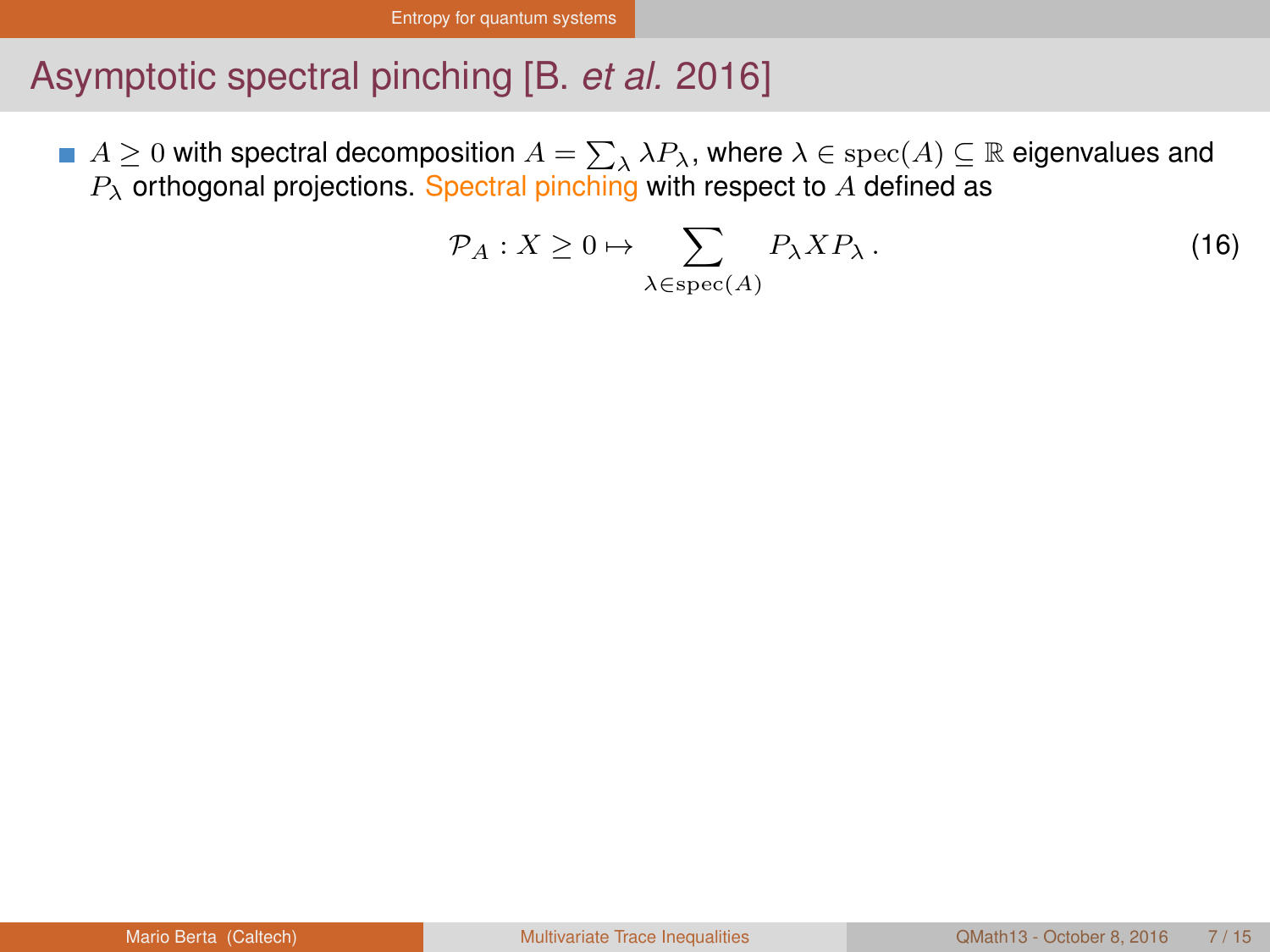# <span id="page-15-0"></span>Asymptotic spectral pinching [B. *et al.* 2016]

 $A \geq 0$  with spectral decomposition  $A = \sum_{\lambda} \lambda P_{\lambda}$ , where  $\lambda \in \text{spec}(A) \subseteq \mathbb{R}$  eigenvalues and  $P_{\lambda}$  orthogonal projections. Spectral pinching with respect to A defined as

$$
\mathcal{P}_A: X \ge 0 \mapsto \sum_{\lambda \in \text{spec}(A)} P_{\lambda} X P_{\lambda} . \tag{16}
$$

(i)  $[\mathcal{P}_A(X), A] = 0$  (ii) tr  $[\mathcal{P}_A(X)A] = \text{tr}[XA]$  (iii)  $\mathcal{P}_A(X) \geq |\text{spec}(A)|^{-1} \cdot X$  $(iv) |spec (A \otimes \cdots \otimes A)| = |spec (A^{\otimes m})| \leq \mathcal{O}(poly(m)).$  (17)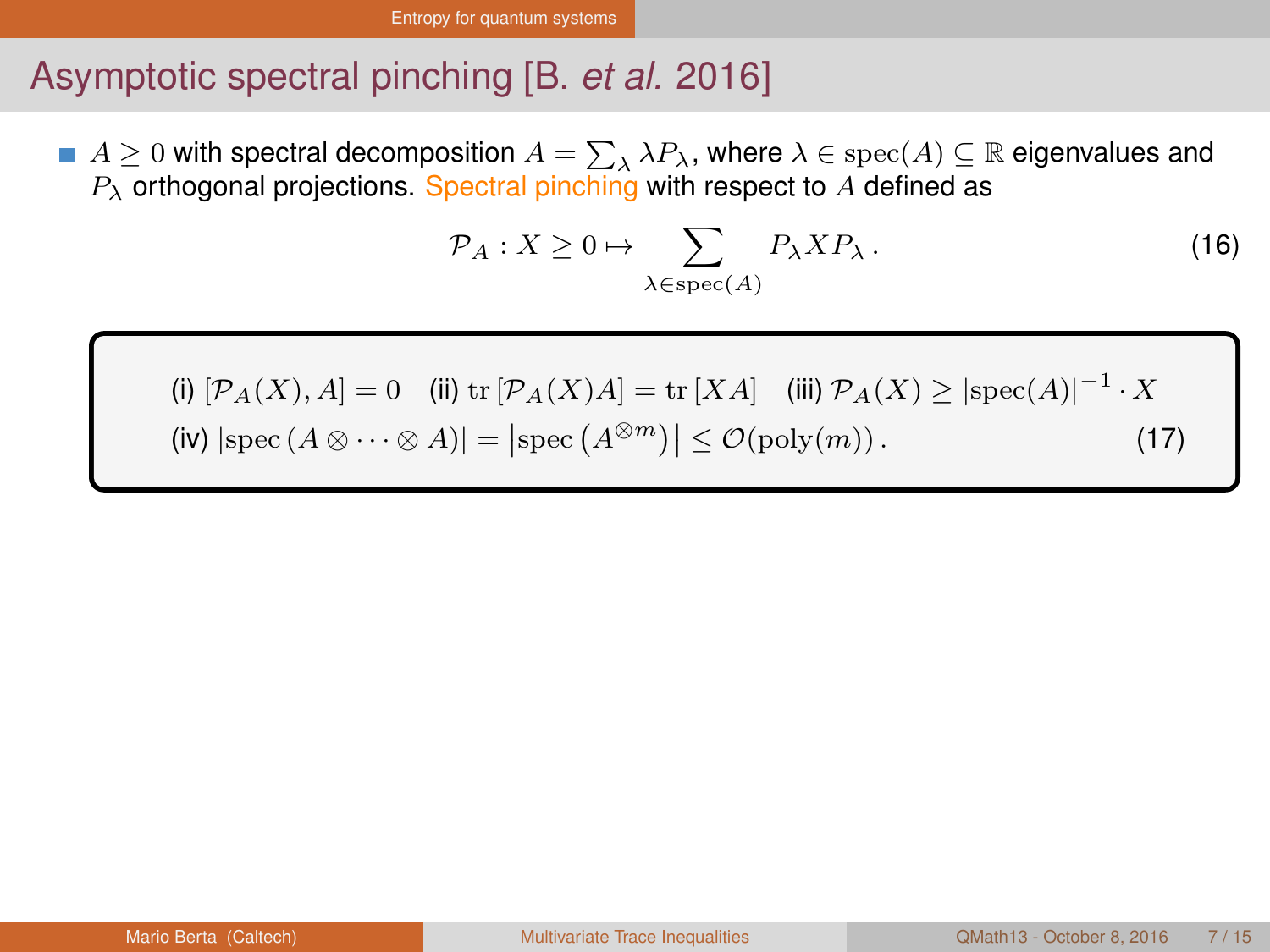### <span id="page-16-0"></span>Asymptotic spectral pinching [B. *et al.* 2016]

 $A \geq 0$  with spectral decomposition  $A = \sum_{\lambda} \lambda P_{\lambda}$ , where  $\lambda \in \text{spec}(A) \subseteq \mathbb{R}$  eigenvalues and  $P_{\lambda}$  orthogonal projections. Spectral pinching with respect to A defined as

$$
\mathcal{P}_A: X \ge 0 \mapsto \sum_{\lambda \in \text{spec}(A)} P_{\lambda} X P_{\lambda}.
$$
 (16)

(i) 
$$
[\mathcal{P}_A(X), A] = 0
$$
 (ii) tr  $[\mathcal{P}_A(X)A] = \text{tr}[XA]$  (iii)  $\mathcal{P}_A(X) \geq |\text{spec}(A)|^{-1} \cdot X$   
(iv)  $|\text{spec}(A \otimes \cdots \otimes A)| = |\text{spec}(A^{\otimes m})| \leq \mathcal{O}(\text{poly}(m)).$  (17)

Golden-Thompson inequality:

$$
\log tr \left[ \exp(\log A + \log B) \right] = \frac{1}{m} \log tr \left[ \exp \left( \log A^{\otimes m} + \log B^{\otimes m} \right) \right]
$$
(18)  

$$
\leq \frac{1}{m} \log tr \left[ \exp \left( \log A^{\otimes m} + \log \mathcal{P}_{A^{\otimes m}} \left( B^{\otimes m} \right) \right) \right] + \frac{\log \text{poly}(m)}{m}
$$

$$
(19)
$$

$$
= \frac{1}{m} \log \text{tr} \left[ A^{\otimes n} \mathcal{P}_{A^{\otimes m}} \left( B^{\otimes m} \right) \right] + \frac{\log \text{poly}(m)}{m} \tag{20}
$$

$$
= \log tr[AB] + \frac{\log poly(m)}{m} \quad \Box \tag{21}
$$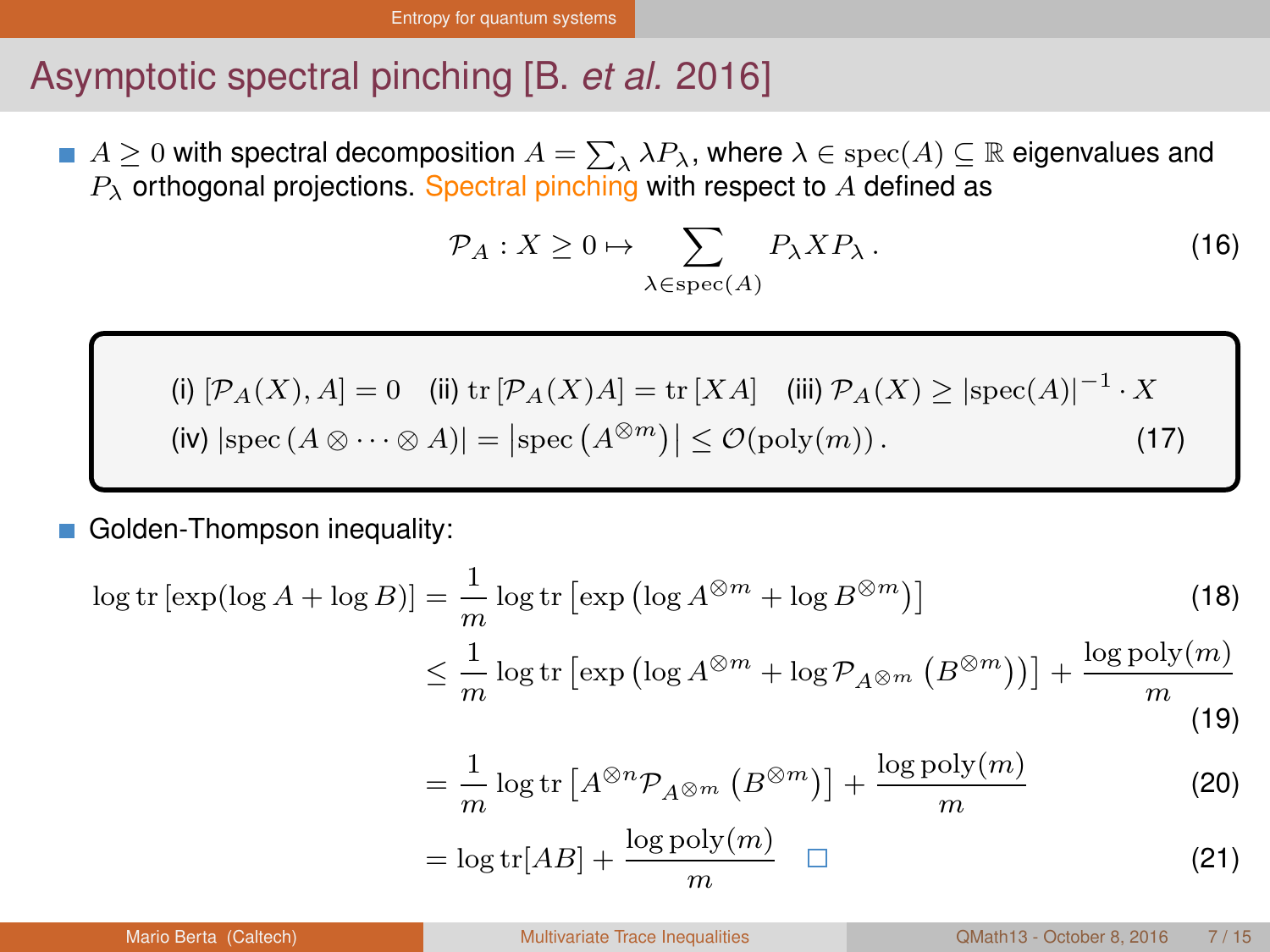# <span id="page-17-0"></span>Entropy for quantum systems III

The right extension for applications is Umegaki's  $D(\rho||\sigma) = \text{tr}[\rho(\log \rho - \log \sigma)]$ . Intuition × chain rule [Petz 1992] with SSA:

$$
H(AB)_{\rho} + H(BC)_{\rho} \ge H(ABC)_{\rho} + H(B)_{\rho} \quad \text{equivalent to} \tag{22}
$$

$$
D(\rho_{ABC}||\tau_A \otimes \rho_{BC}) \ge D(\rho_{AB}||\tau_A \otimes \rho_B) \quad \text{with } \tau_A = \frac{1_A}{\dim(\mathcal{H}_A)}.
$$
 (23)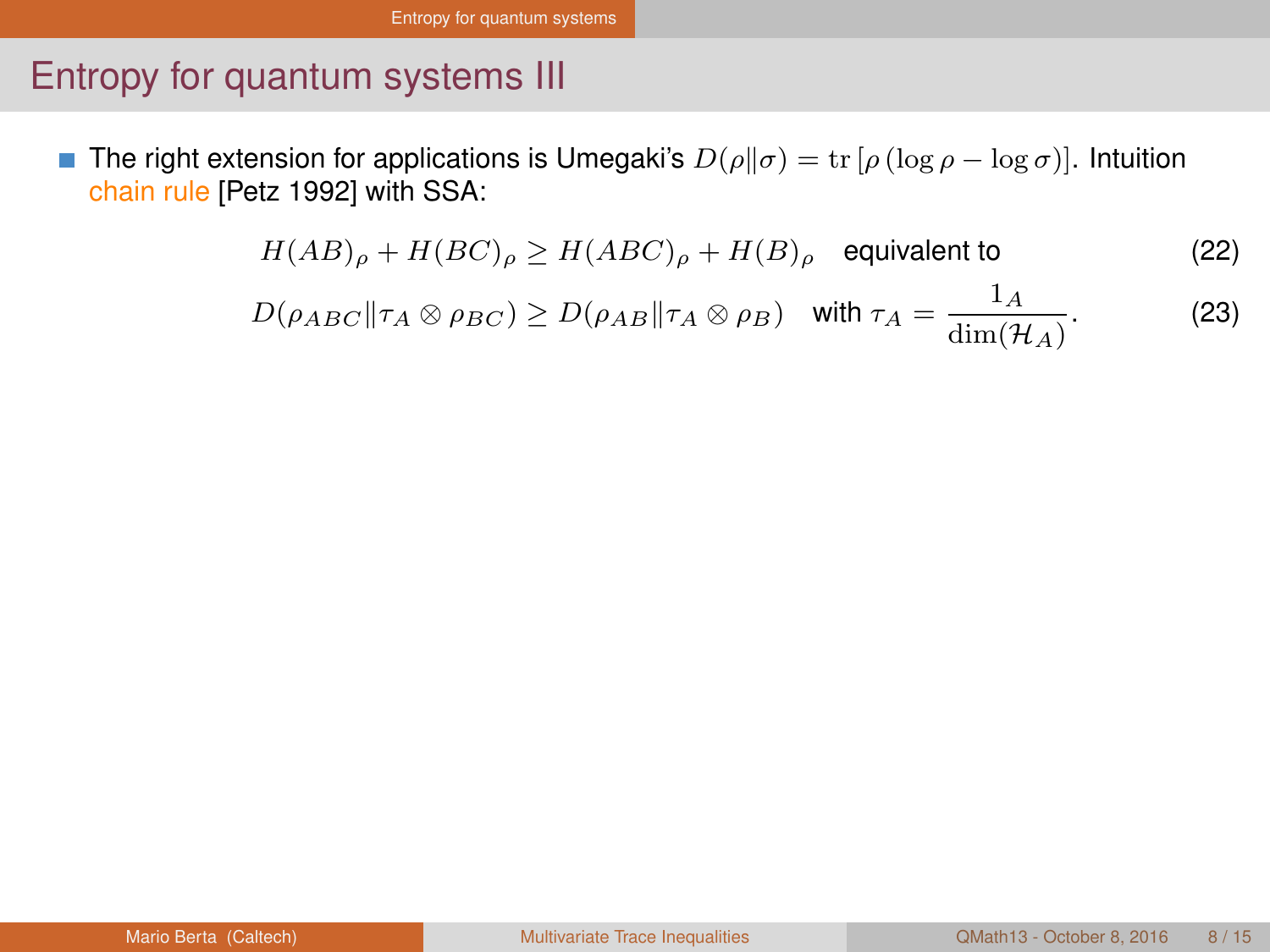# <span id="page-18-0"></span>Entropy for quantum systems III

The right extension for applications is Umegaki's  $D(\rho||\sigma) = \text{tr}[\rho(\log \rho - \log \sigma)]$ . Intuition П chain rule [Petz 1992] with SSA:

$$
H(AB)_{\rho} + H(BC)_{\rho} \ge H(ABC)_{\rho} + H(B)_{\rho} \quad \text{equivalent to} \tag{22}
$$

$$
D(\rho_{ABC}||\tau_A \otimes \rho_{BC}) \ge D(\rho_{AB}||\tau_A \otimes \rho_B) \quad \text{with } \tau_A = \frac{1_A}{\dim(\mathcal{H}_A)}.
$$
 (23)

All known mathematical properties from MONO:

$$
D(\rho \|\sigma) \ge D(\mathcal{N}(\rho) \|\mathcal{N}(\sigma)) \quad \Rightarrow \text{ strengthening of MONO/SSA?} \tag{24}
$$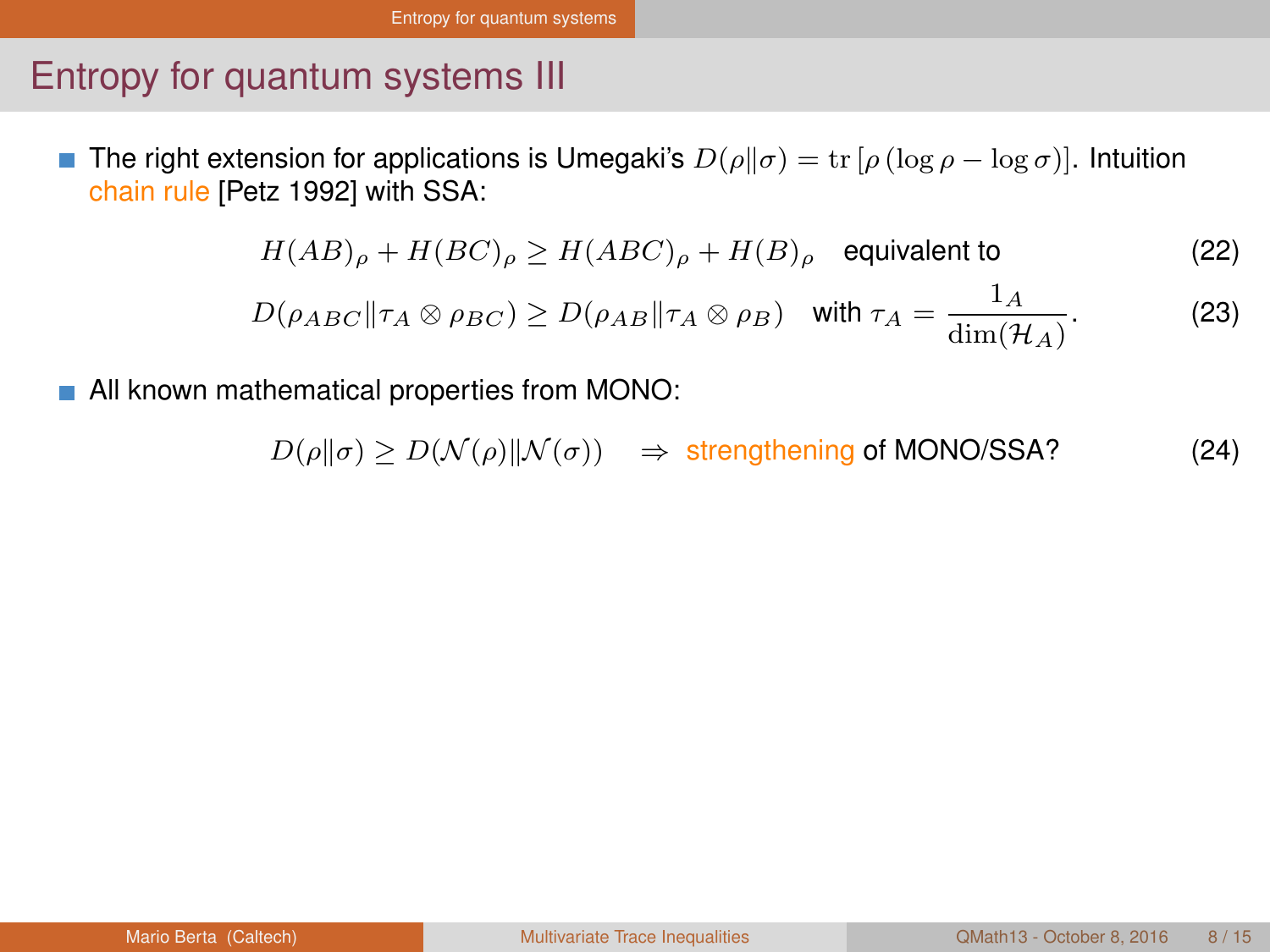#### <span id="page-19-0"></span>Entropy for quantum systems III

The right extension for applications is Umegaki's  $D(\rho||\sigma) = \text{tr}[\rho(\log \rho - \log \sigma)]$ . Intuition chain rule [Petz 1992] with SSA:

$$
H(AB)_{\rho} + H(BC)_{\rho} \ge H(ABC)_{\rho} + H(B)_{\rho} \quad \text{equivalent to} \tag{22}
$$

$$
D(\rho_{ABC}||\tau_A \otimes \rho_{BC}) \ge D(\rho_{AB}||\tau_A \otimes \rho_B) \quad \text{with } \tau_A = \frac{1_A}{\dim(\mathcal{H}_A)}.
$$
 (23)

All known mathematical properties from MONO:

$$
D(\rho \|\sigma) \ge D(\mathcal{N}(\rho) \|\mathcal{N}(\sigma)) \quad \Rightarrow \text{ strengthening of MONO/SSA?} \tag{24}
$$

Equality conditions MONO [Petz 1986]:

Let  $\rho, \sigma \in \mathcal{S}(\mathcal{H})$  with  $\rho \ll \sigma$  and  $\mathcal{N} \in \mathrm{CPTP}(\mathcal{H} \to \mathcal{H}^{\prime})$ . Then, we have

$$
D(\rho \|\sigma) - D(\mathcal{N}(\rho) \| \mathcal{N}(\sigma)) = 0 \tag{25}
$$

if and only if there exists  $\mathcal{R}_{\sigma,\mathcal{N}} \in \text{CPTP}(\mathcal{H}' \to \mathcal{H})$  such that

$$
\mathcal{R}_{\sigma,\mathcal{N}} \circ \mathcal{N}(\rho) = \rho \quad \text{und} \quad \mathcal{R}_{\sigma,\mathcal{N}} \circ \mathcal{N}(\sigma) = \sigma \,. \tag{26}
$$

The quantum operation  $\mathcal{R}_{\sigma,\mathcal{N}}$  is not unique, but can be chosen independent of  $\rho$ .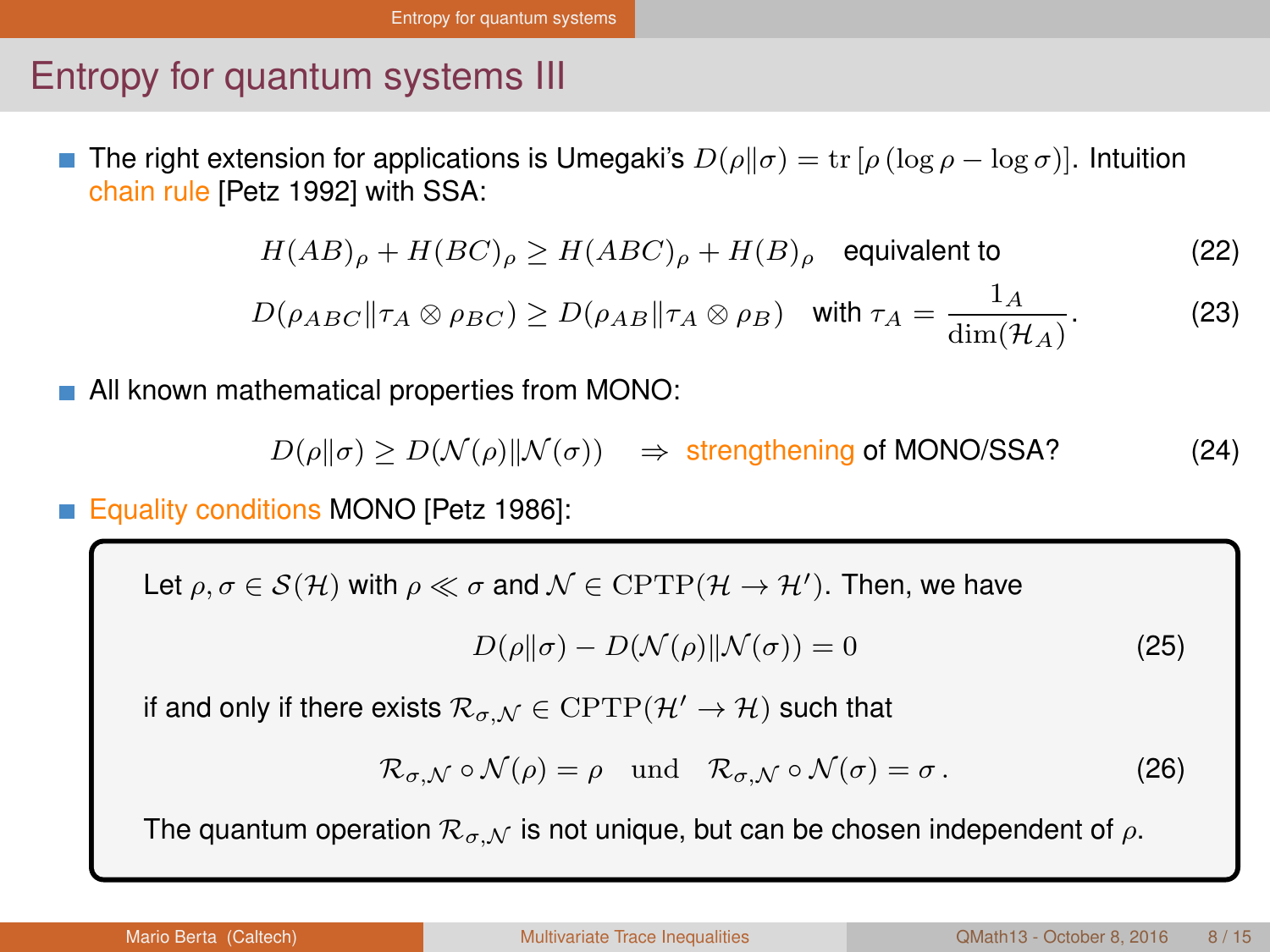# <span id="page-20-0"></span>Strong monotonicity (sMONO)

#### Theorem (Strong monotonicity (sMONO), B. *et al.* 2016)

*For the same premises as before, we have*

$$
D(\rho||\sigma) - D(\mathcal{N}(\rho)||\mathcal{N}(\sigma)) \ge D_K(\rho||\mathcal{R}_{\sigma,\mathcal{N}} \circ \mathcal{N}(\rho)),
$$
\n(27)

*with*

$$
\mathcal{R}_{\sigma,\mathcal{N}}(\cdot) := \int_{-\infty}^{\infty} dt \, \beta_0(t) \sigma^{\frac{1+it}{2}} \mathcal{N}^{\dagger} \left( \mathcal{N}(\sigma)^{-\frac{1+it}{2}} (\cdot) \mathcal{N}(\sigma)^{-\frac{1-it}{2}} \right) \sigma^{\frac{1-it}{2}} \in \text{CPTP}(\mathcal{H}' \to \mathcal{H})
$$
  
and  $\beta_0(t) := \frac{\pi}{2} \left( \cosh(\pi t) + 1 \right)^{-1}$ .

Previous work: [Winter & Li 2012, Kim 2013, B. *et al.* 2015, Fawzi & Renner 2015, Wilde H 2015, Junge *et al.* 2015, Sutter *et al.* 2016].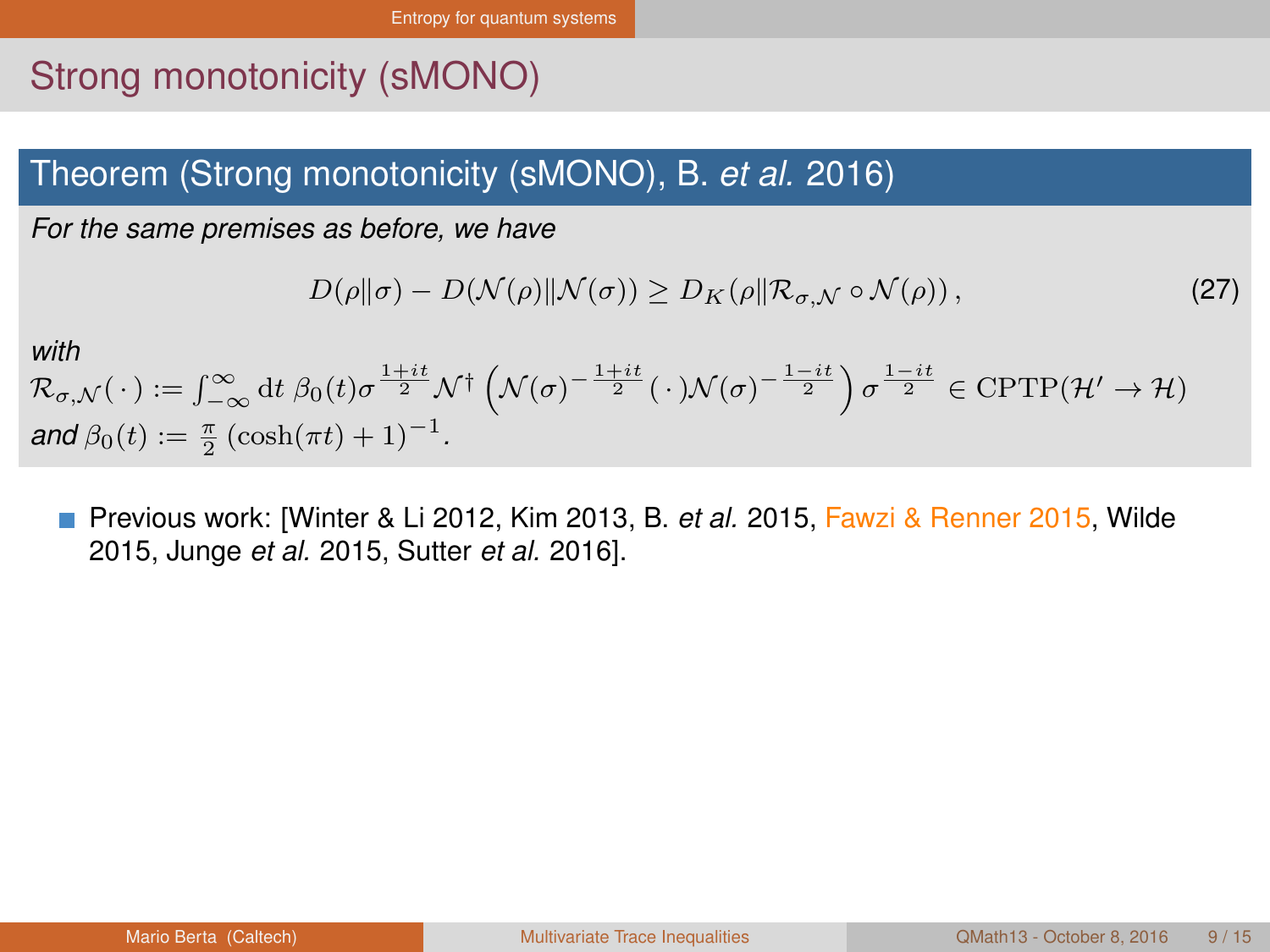# <span id="page-21-0"></span>Strong monotonicity (sMONO)

#### Theorem (Strong monotonicity (sMONO), B. *et al.* 2016)

*For the same premises as before, we have*

$$
D(\rho||\sigma) - D(\mathcal{N}(\rho)||\mathcal{N}(\sigma)) \ge D_K(\rho||\mathcal{R}_{\sigma,\mathcal{N}} \circ \mathcal{N}(\rho)),
$$
\n(27)

*with*

 $\mathcal{R}_{\sigma,\mathcal{N}}(\,\cdot\,):=\int_{-\infty}^{\infty}\mathrm{d} t\; \beta_0(t)\sigma^{\frac{1+it}{2}}\mathcal{N}^{\dagger}\left(\mathcal{N}(\sigma)^{-\frac{1+it}{2}}(\,\cdot\,)\mathcal{N}(\sigma)^{-\frac{1-it}{2}}\right)\sigma^{\frac{1-it}{2}}\in\mathrm{CPTP}(\mathcal{H}'\rightarrow\mathcal{H})$ *and*  $\beta_0(t) := \frac{\pi}{2} (\cosh(\pi t) + 1)^{-1}$ *.* 

- Previous work: [Winter & Li 2012, Kim 2013, B. *et al.* 2015, Fawzi & Renner 2015, Wilde 2015, Junge *et al.* 2015, Sutter *et al.* 2016].
- Special case SSA (sSSA), becomes an equality in the commutative case:

$$
D(\rho_{ABC}||\tau_A \otimes \rho_{BC}) - D(\rho_{AB}||\tau_A \otimes \rho_B) \ge D_K(\rho_{ABC}||(\mathcal{I}_A \otimes \mathcal{R}_{B \to BC})(\rho_{AB})) ,
$$
\n(28)

with 
$$
\mathcal{R}_{B\to BC}(\cdot) := \int_{-\infty}^{\infty} dt \ \beta_0(t) \rho_{BC}^{\frac{1+it}{2}} \left( \left( \rho_B^{-\frac{1+it}{2}} (\cdot) \rho_B^{-\frac{1-it}{2}} \right) \otimes 1_C \right) \rho_{BC}^{\frac{1-it}{2}}
$$
, where  
 $\mathcal{R}_{B\to BC} \in \text{CPTP}(\mathcal{H}_B \to \mathcal{H}_B \otimes \mathcal{H}_C).$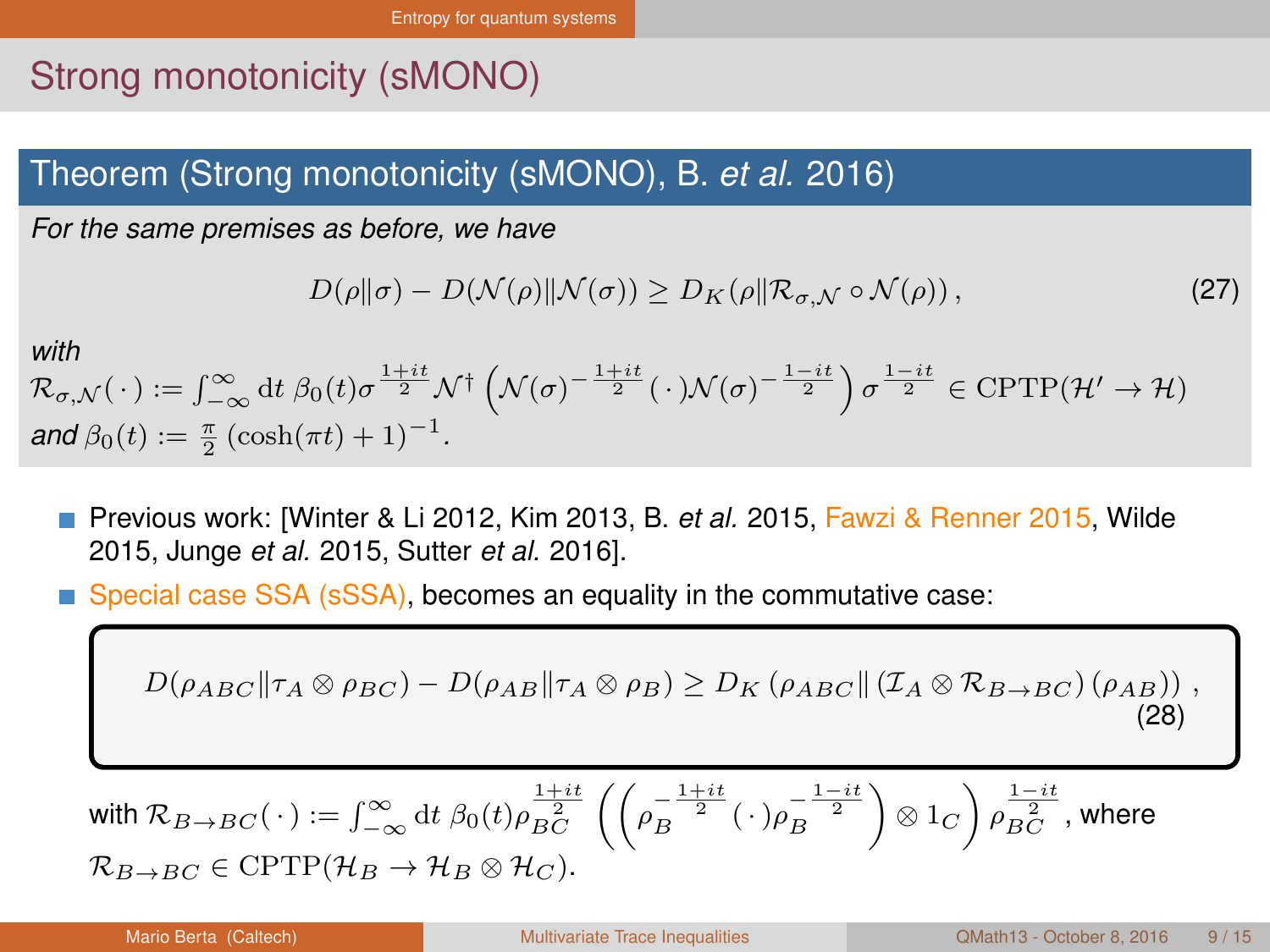<span id="page-22-0"></span>Following [Lieb & Ruskai 1973] we have with Klein's inequality П

 $D(\rho_{ABC}||\tau_A \otimes \rho_{BC}) - D(\rho_{AB}||\tau_A \otimes \rho_B) = D(\rho_{ABC}||\exp(\log \rho_{AB} - \log \rho_B + \log \rho_{BC}))$ (29)

```
\geq \text{tr} [\rho_{ABC} - \exp(\log \rho_{AB} - \log \rho_B + \log \rho_{BC})](30)
```
We could conclude SSA if  $tr[exp(log \rho_{AB} - log \rho_{B} + log \rho_{BC})] \leq 1$ .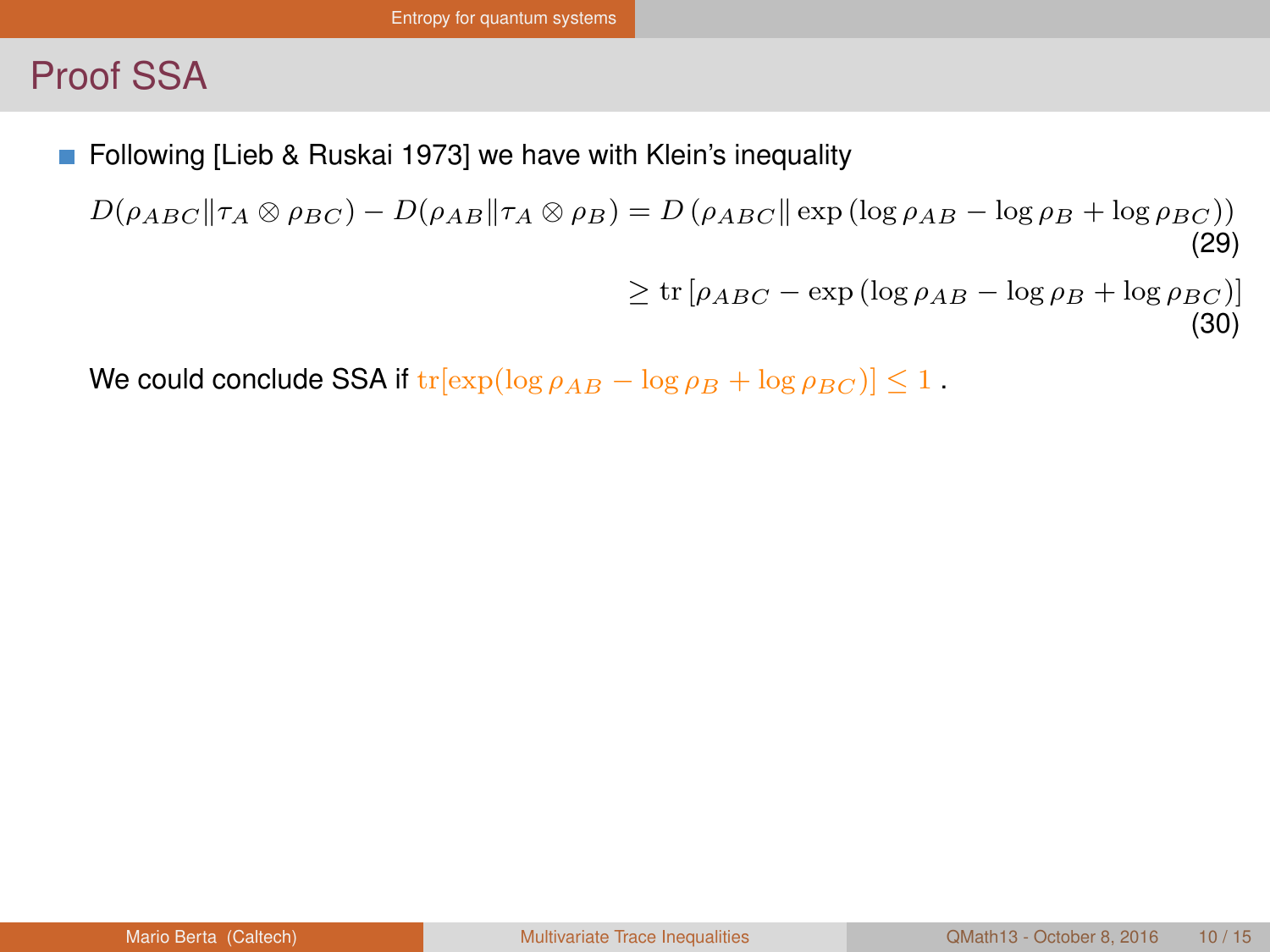<span id="page-23-0"></span>Following [Lieb & Ruskai 1973] we have with Klein's inequality

 $D(\rho_{ABC}||\tau_A \otimes \rho_{BC}) - D(\rho_{AB}||\tau_A \otimes \rho_B) = D(\rho_{ABC}||\exp(\log \rho_{AB} - \log \rho_B + \log \rho_{BC}))$ (29)  $\geq \text{tr} [\rho_{ABC} - \exp(\log \rho_{AB} - \log \rho_B + \log \rho_{BC})]$ 

We could conclude SSA if  $tr[exp(log \rho_{AB} - log \rho_{B} + log \rho_{BC})] \leq 1$ .

Golden-Thompson tr  $[\exp(\log M_1 + \log M_2)] \leq tr[M_1M_2]$  to Lieb's triple matrix inequality:

tr [exp(log 
$$
M_1
$$
 – log  $M_2$  + log  $M_3$ )]  $\leq \int_0^\infty d\lambda \text{ tr } [M_1 (M_2 + \lambda)^{-1} M_3 (M_2 + \lambda)^{-1}]$   
[Lieb 1973]. (31)

(30)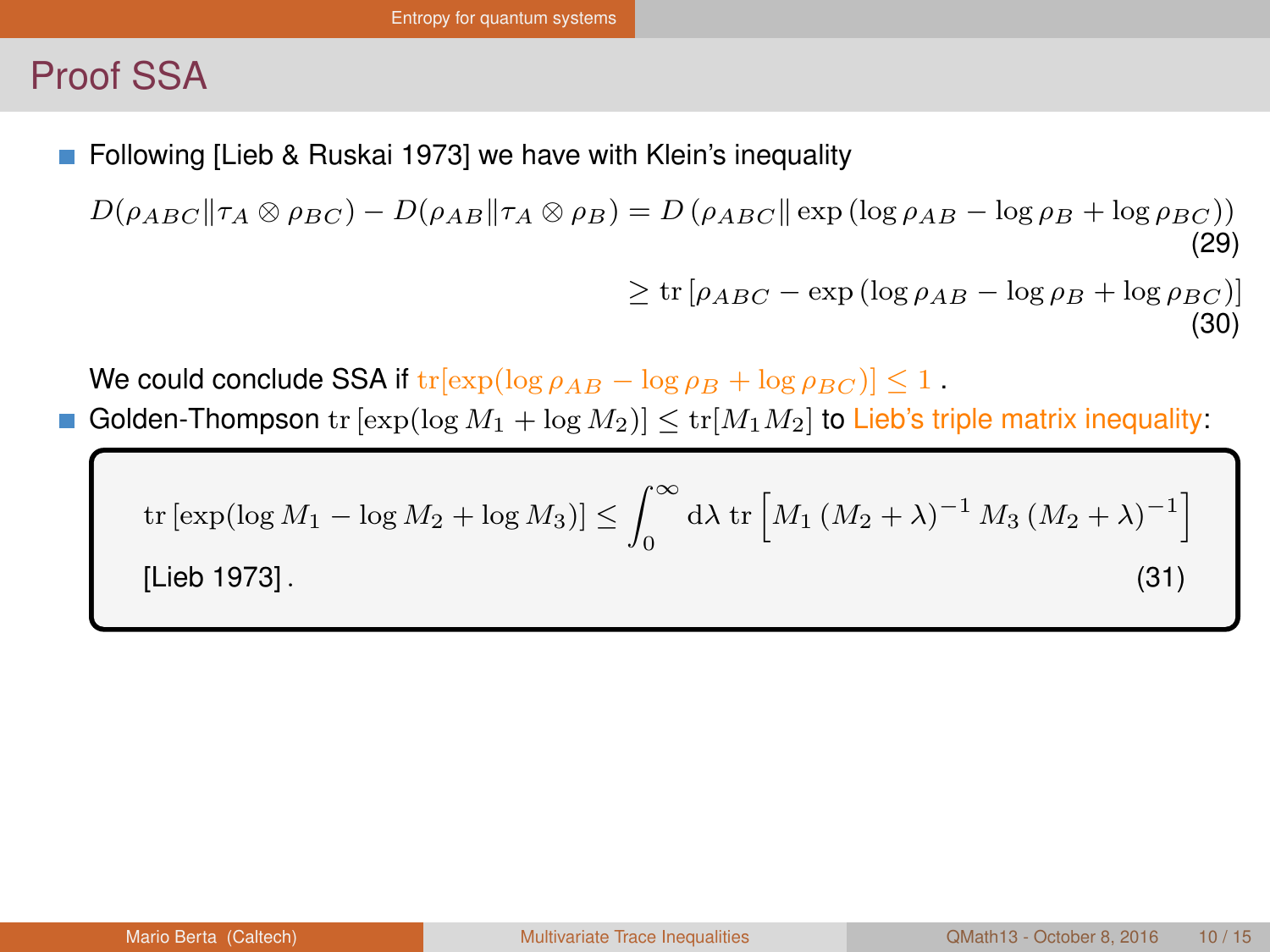<span id="page-24-0"></span>Following [Lieb & Ruskai 1973] we have with Klein's inequality

 $D(\rho_{ABC}||\tau_A \otimes \rho_{BC}) - D(\rho_{AB}||\tau_A \otimes \rho_B) = D(\rho_{ABC}||\exp(\log \rho_{AB} - \log \rho_B + \log \rho_{BC}))$ (29)  $\geq \text{tr} \left[ \rho_{ABC} - \text{exp} \left( \log \rho_{AB} - \log \rho_B + \log \rho_{BC} \right) \right]$ (30)

We could conclude SSA if  $tr[\exp(\log \rho_{AB} - \log \rho_B + \log \rho_{BC})] \leq 1$ .

Golden-Thompson tr  $[\exp(\log M_1 + \log M_2)] \leq tr[M_1M_2]$  to Lieb's triple matrix inequality:

tr [exp(log 
$$
M_1
$$
 – log  $M_2$  + log  $M_3$ )]  $\leq \int_0^\infty d\lambda \text{ tr } [M_1 (M_2 + \lambda)^{-1} M_3 (M_2 + \lambda)^{-1}]$   
[Lieb 1973]. (31)

Proof SSA with  $M_1 := \rho_{AB}$ ,  $M_2 := \rho_B$ ,  $M_3 := \rho_{BC}$  and  $\int_0^\infty d\lambda \, x(x + \lambda)^{-2} = 1$ .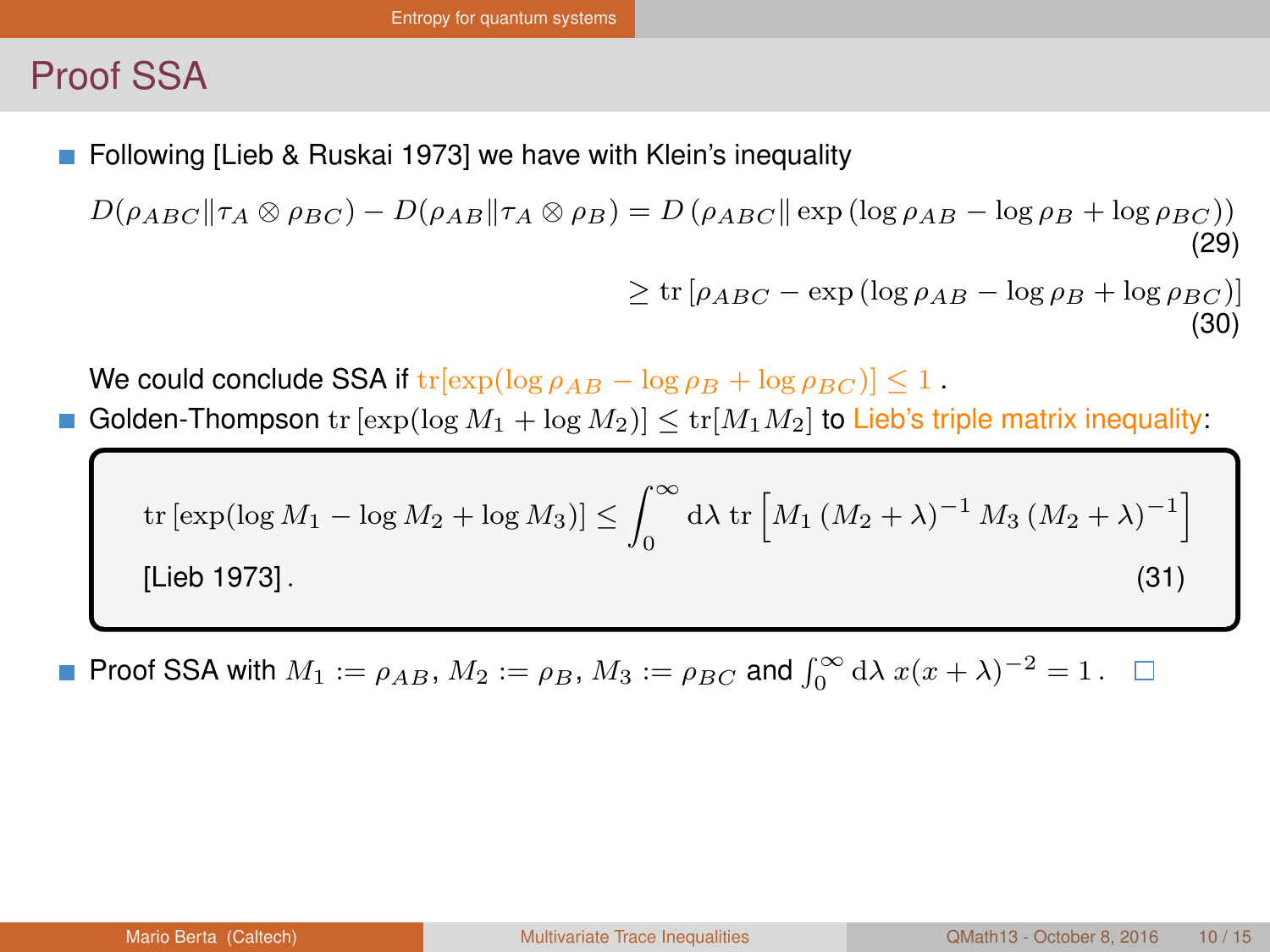<span id="page-25-0"></span>Following [Lieb & Ruskai 1973] we have with Klein's inequality

 $D(\rho_{ABC}||\tau_A \otimes \rho_{BC}) - D(\rho_{AB}||\tau_A \otimes \rho_B) = D(\rho_{ABC}||\exp(\log \rho_{AB} - \log \rho_B + \log \rho_{BC}))$ (29)  $\geq \text{tr} \left[ \rho_{ABC} - \text{exp} \left( \log \rho_{AB} - \log \rho_B + \log \rho_{BC} \right) \right]$ 

We could conclude SSA if  $tr[\exp(\log \rho_{AB} - \log \rho_B + \log \rho_{BC})] \leq 1$ .

Golden-Thompson tr  $[\exp(\log M_1 + \log M_2)] \leq tr[M_1M_2]$  to Lieb's triple matrix inequality:

tr [exp(log 
$$
M_1
$$
 – log  $M_2$  + log  $M_3$ )]  $\leq \int_0^\infty d\lambda \text{ tr} \left[ M_1 (M_2 + \lambda)^{-1} M_3 (M_2 + \lambda)^{-1} \right]$   
[Lieb 1973]. (31)

- Proof SSA with  $M_1 := \rho_{AB}$ ,  $M_2 := \rho_B$ ,  $M_3 := \rho_{BC}$  and  $\int_0^\infty d\lambda \, x(x + \lambda)^{-2} = 1$ .
- Idea: for sSSA start with the variational formula

$$
D(\rho_{ABC}||\tau_A \otimes \rho_{BC}) - D(\rho_{AB}||\tau_A \otimes \rho_B)
$$
  
= 
$$
\sup_{\omega_{ABC} > 0} \text{tr}[\rho_{ABC} \log \omega_{ABC}] - \log \text{tr}[\exp(\log \rho_{AB} - \log \rho_B + \log \rho_{BC} + \log \omega_{ABC})].
$$
 (32)

(30)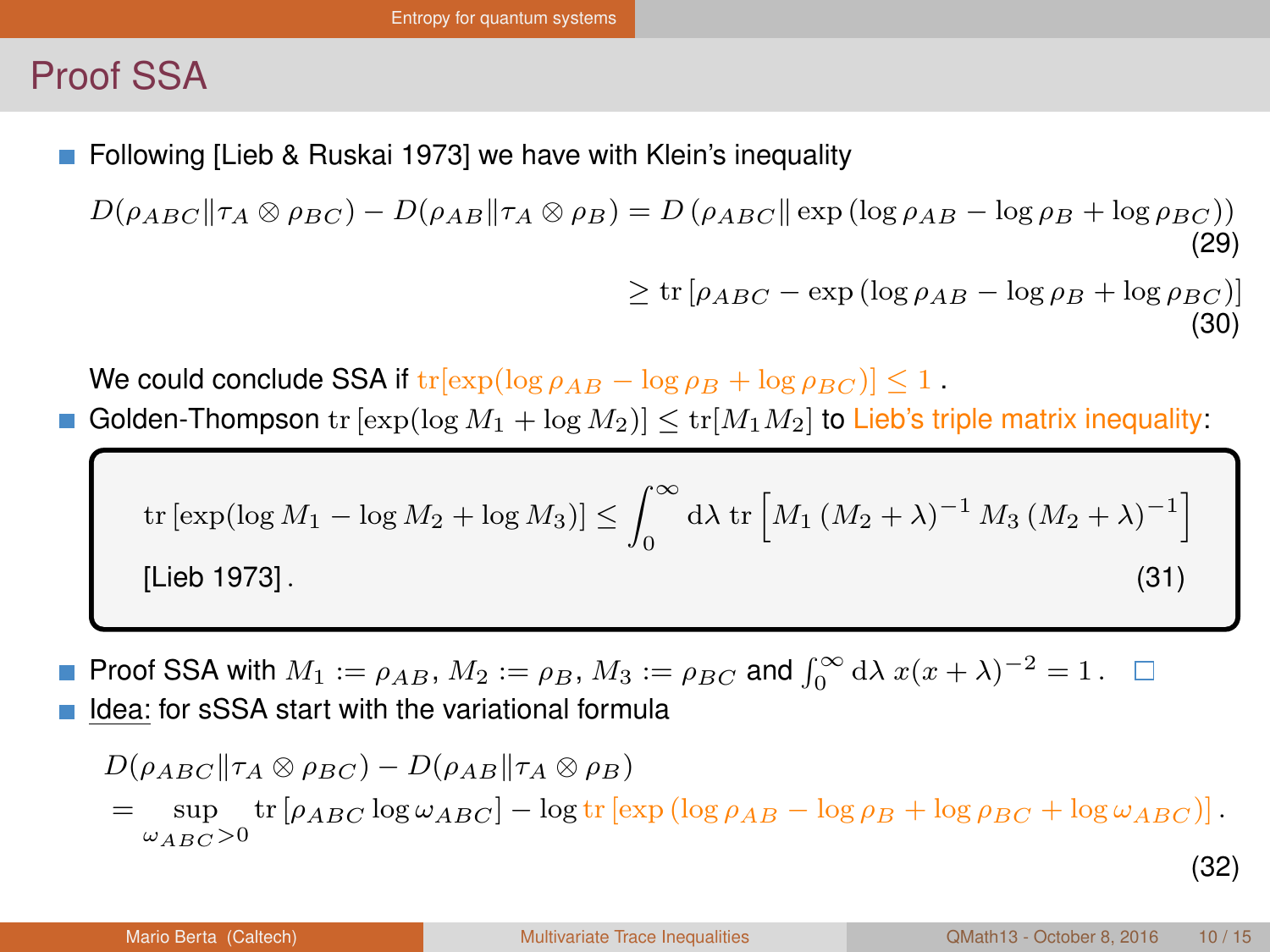# <span id="page-26-0"></span>Multivariate trace inequalities

#### Theorem (Multivariate Golden-Thompson, B. *et al.* 2016)

Let  $p \geq 1$ ,  $n \in \mathbb{N}$ , and  $\{H_k\}_{k=1}^n$  be a set of hermitian matrices. Then, we have

$$
\log \left\| \exp \left( \sum_{k=1}^{n} H_k \right) \right\|_p \le \int_{-\infty}^{\infty} dt \, \beta_0(t) \log \left\| \prod_{k=1}^{n} \exp \left( (1+it) H_k \right) \right\|_p,
$$
\n(33)

\nwhere  $||M||_p := \left( \text{tr} \left[ \left( M^{\dagger} M \right)^{p/2} \right] \right)^{1/p}$  with  $\beta_0(t) := \frac{\pi}{2} \left( \cosh(\pi t) + 1 \right)^{-1}.$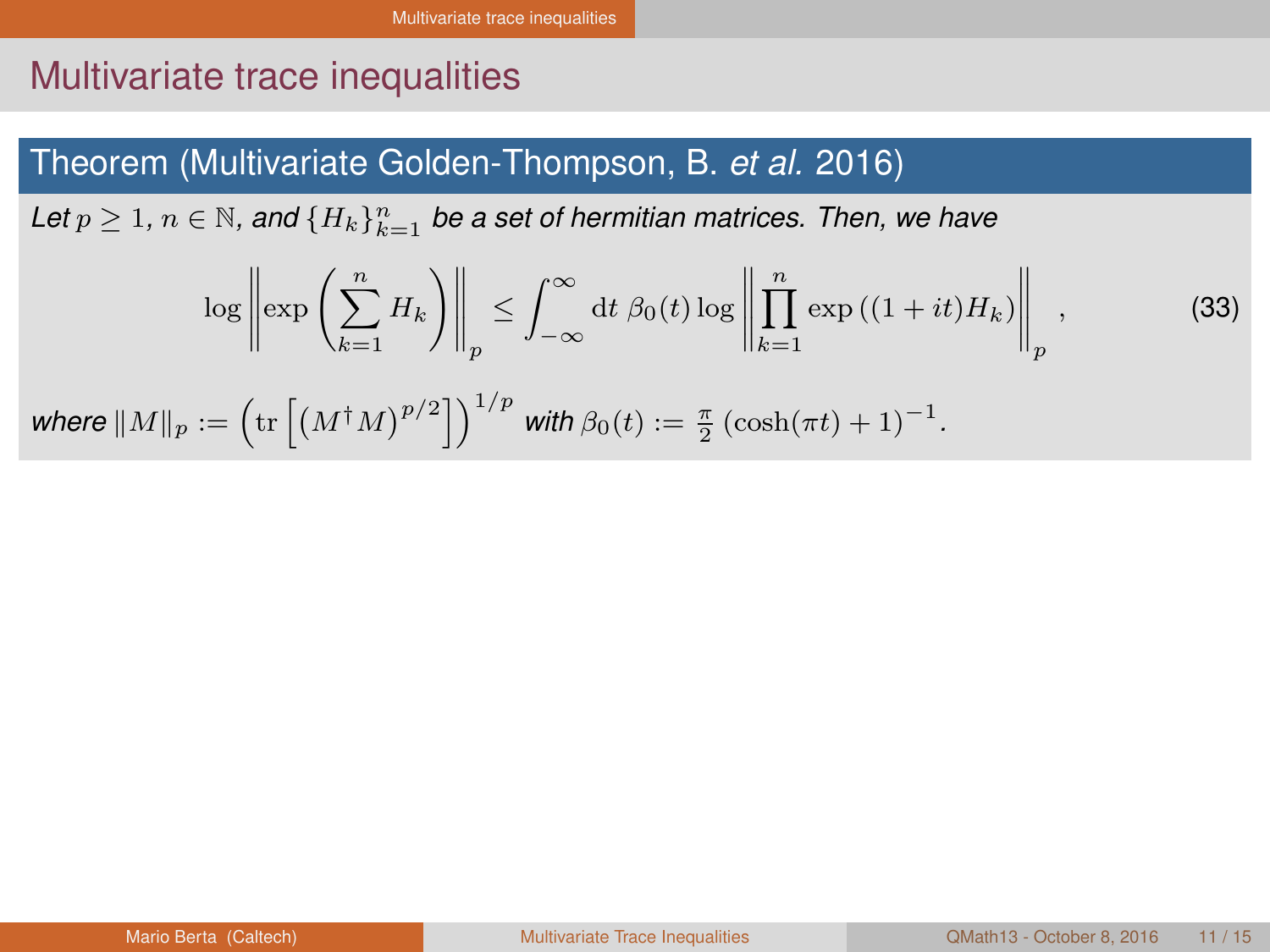# <span id="page-27-0"></span>Multivariate trace inequalities

#### Theorem (Multivariate Golden-Thompson, B. *et al.* 2016)

Let  $p \geq 1$ ,  $n \in \mathbb{N}$ , and  $\{H_k\}_{k=1}^n$  be a set of hermitian matrices. Then, we have

$$
\log \left\| \exp \left( \sum_{k=1}^{n} H_k \right) \right\|_p \le \int_{-\infty}^{\infty} dt \, \beta_0(t) \log \left\| \prod_{k=1}^{n} \exp \left( (1+it) H_k \right) \right\|_p, \tag{33}
$$

$$
\text{where } \|M\|_p := \left( \text{tr}\left[\left(M^\dagger M\right)^{p/2}\right]\right)^{1/p} \text{ with } \beta_0(t) := \tfrac{\pi}{2}\left(\cosh(\pi t) + 1\right)^{-1}.
$$

Proof based on Lie-Trotter expansion  $\exp\left(\sum_{k=1}^n H_k\right) = \lim_{r\to 0} \left(\prod_{k=1}^n \exp(rH_k)\right)^{1/r}$ extension of [Araki-Lieb-Thirring 1976/1990]:

#### Lemma (Multivariate Araki-Lieb-Thirring, B. *et al.* 2016)

Let  $p \geq 1$ ,  $r \in (0,1]$ ,  $n \in \mathbb{N}$ , and  $\{M_k\}_{k=1}^n$  be a set of positive matrices. Then, we have

$$
\log \left\| \left| \prod_{k=1}^{n} M_k^r \right|^{1/r} \right\|_p \le \int_{-\infty}^{\infty} dt \, \beta_r(t) \log \left\| \prod_{k=1}^{n} M_k^{1+it} \right\|_p,
$$
\n(34)

with  $\beta_r(t) := \frac{\sin(\pi r)}{2r(\cosh(\pi t)+\cos(\pi r))}$ .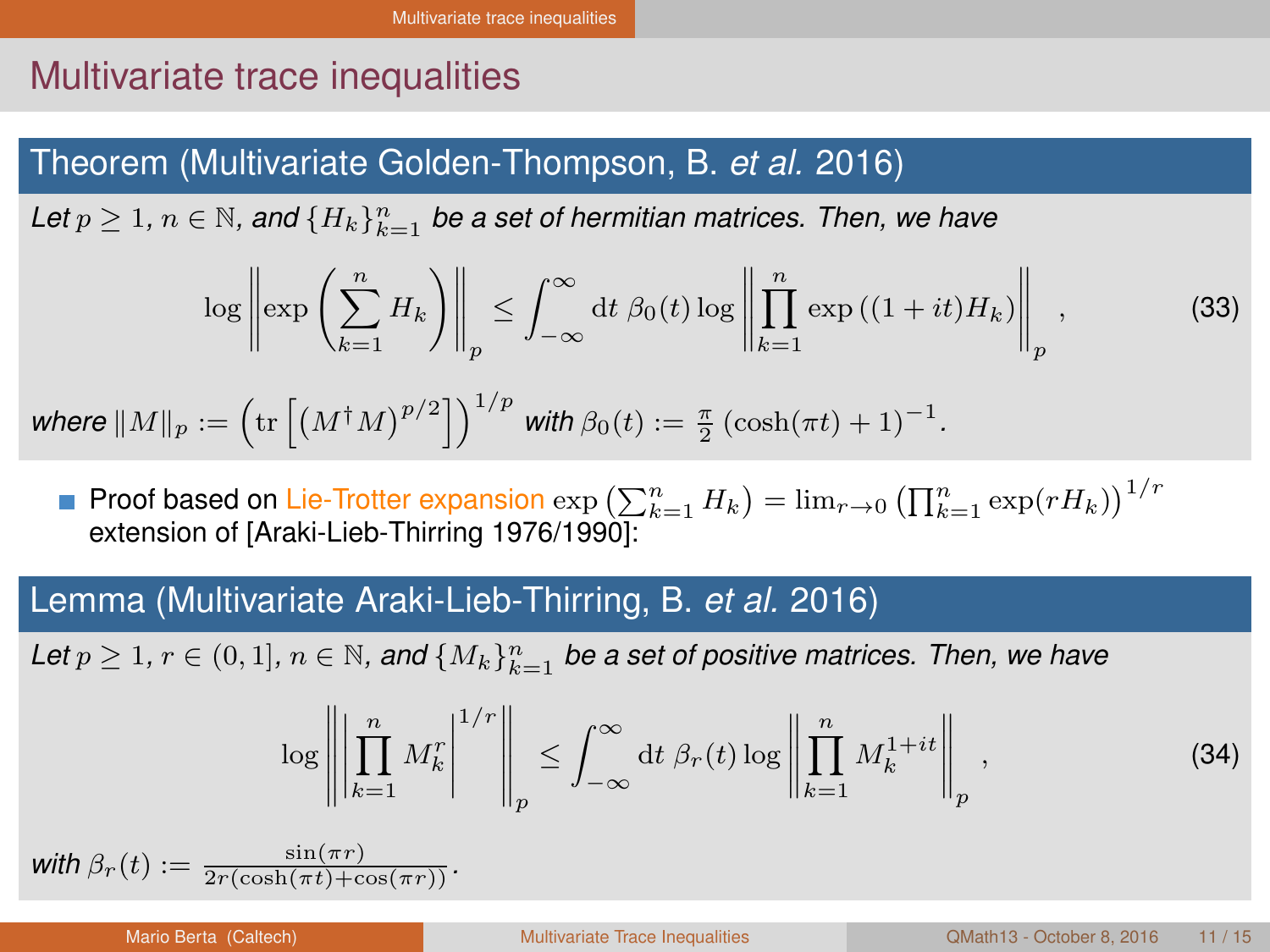# <span id="page-28-0"></span>Complex interpolation theory

Strengthening of Hadamard's three line theorem [Hirschman 1952]:

Let  $S := \{z \in \mathbb{C} : 0 \leq \text{Re}(z) \leq 1\}, g : S \to \mathbb{C}$  be uniformly bounded on S, holomorph in the interior of S, and continous on the boundary. Then, we have for  $r \in (0,1)$  with  $\beta_r(t) := \frac{\sin(\pi r)}{2r(\cosh(\pi t) + \cos(\pi r))}$  that:  $\log|g(r)| \leq \int_{-\infty}^{\infty} dt \, \beta_{1-r}(t) \log|g(it)|^{1-r} + \beta_r(t) \log|g(1+it)|^r$ (35)  $\leq \sup_{t} \log |g(it)|^{1-r} + \sup_{t} \log |g(1+it)|^{r}$ . (36)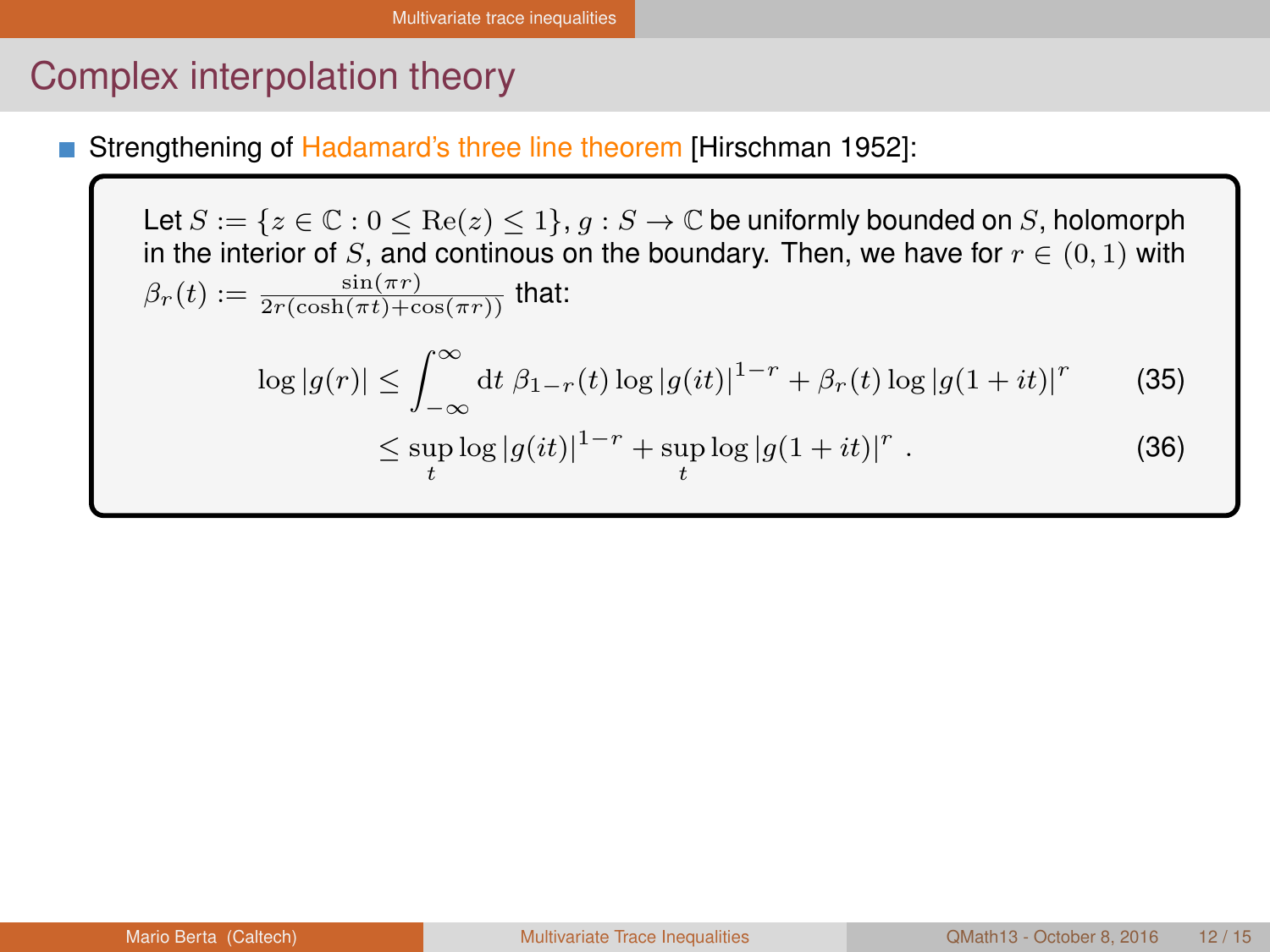# <span id="page-29-0"></span>Complex interpolation theory

Strengthening of Hadamard's three line theorem [Hirschman 1952]:

Let  $S := \{z \in \mathbb{C} : 0 \le \text{Re}(z) \le 1\}$ ,  $q : S \to \mathbb{C}$  be uniformly bounded on S, holomorph in the interior of S, and continous on the boundary. Then, we have for  $r \in (0,1)$  with  $\beta_r(t) := \frac{\sin(\pi r)}{2r(\cosh(\pi t) + \cos(\pi r))}$  that:  $\log|g(r)| \leq \int_{-\infty}^{\infty} dt \, \beta_{1-r}(t) \log|g(it)|^{1-r} + \beta_r(t) \log|g(1+it)|^r$ (35)  $\leq \sup_{t} \log |g(it)|^{1-r} + \sup_{t} \log |g(1+it)|^{r}$ . (36)

Stein interpolation for linear operators [Beigi 2013, Wilde 2015, Junge *et al.* 2015]:

Let  $S = \{z \in \mathbb{C} : 0 \le \text{Re}(z) \le 1\}$  and  $G : S \to \text{Lin}(\mathcal{H})$  be holomorph in the interior of S and continous on the boundary. For  $p_0, p_1 \in [1, \infty]$ ,  $r \in (0, 1)$ , define  $p_r$  with  $1/p_r = (1-r)/p_0 + r/p_1.$  If  $z \mapsto \|G(z)\|_{p_{\mathop{\mathrm{Re}}(z)}}$  is uniformly bounded on  $S,$  then we have for  $\beta_r(t)$  as above:

$$
\log ||G(r)||_{p_r} \le \int_{-\infty}^{\infty} dt \left( \beta_{1-r}(t) \log ||G(it)||_{p_0}^{1-r} + \beta_r(t) \log ||G(1+it)||_{p_1}^r \right).
$$
\n(37)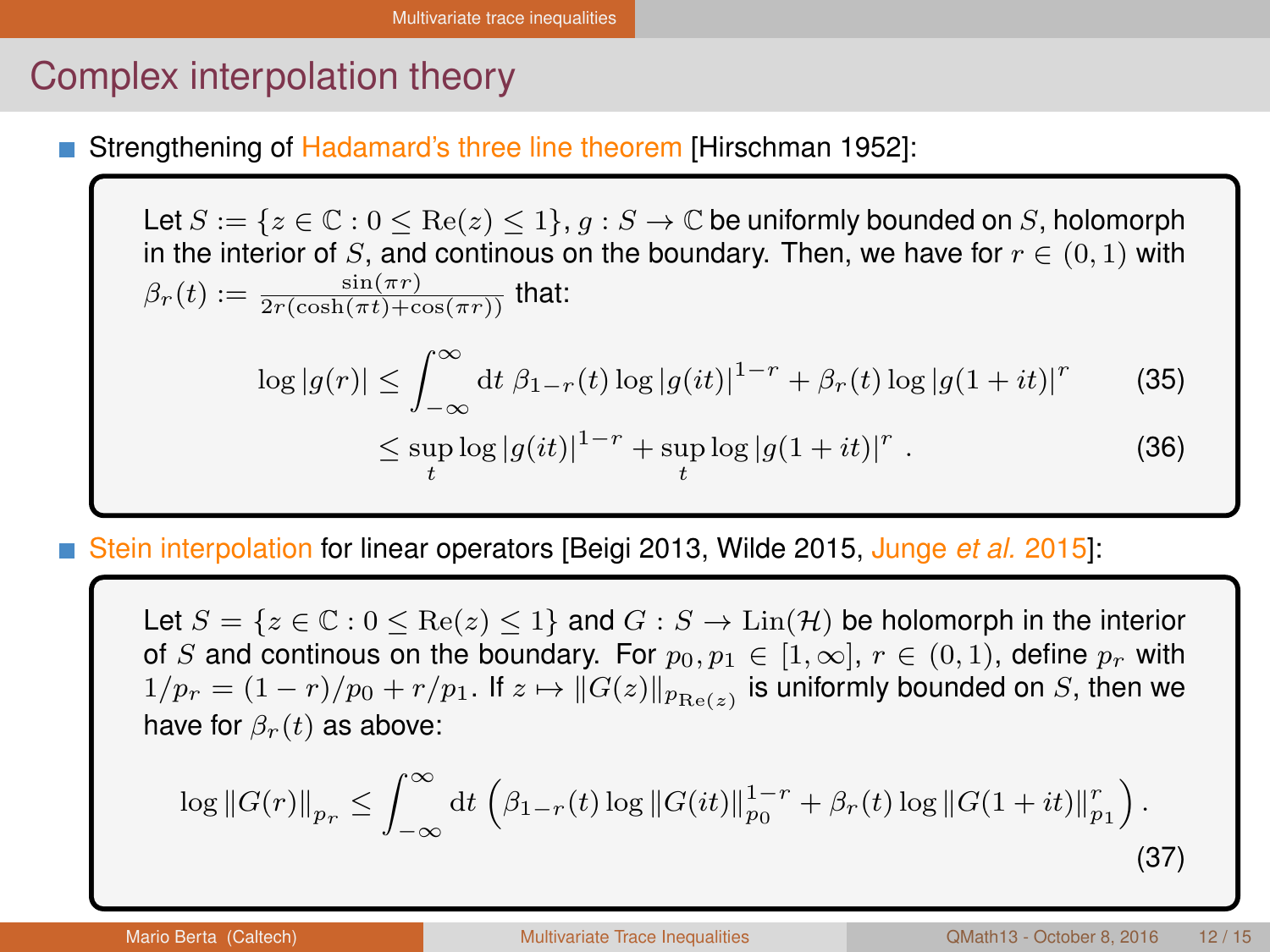### <span id="page-30-0"></span>Proof of multivariate trace inequalities

#### Lemma (Multivariate Araki-Lieb-Thirring, B. *et al.* 2016)

Let  $p \geq 1$ ,  $r \in (0,1]$ ,  $n \in \mathbb{N}$ , and  $\{M_k\}_{k=1}^n$  be a set of positive matrices. Then, we have

<span id="page-30-2"></span><span id="page-30-1"></span>
$$
\log \left\| \left| \prod_{k=1}^{n} M_k^r \right|^{1/r} \right\|_p \le \int_{-\infty}^{\infty} dt \, \beta_r(t) \log \left\| \prod_{k=1}^{n} M_k^{1+it} \right\|_p. \tag{38}
$$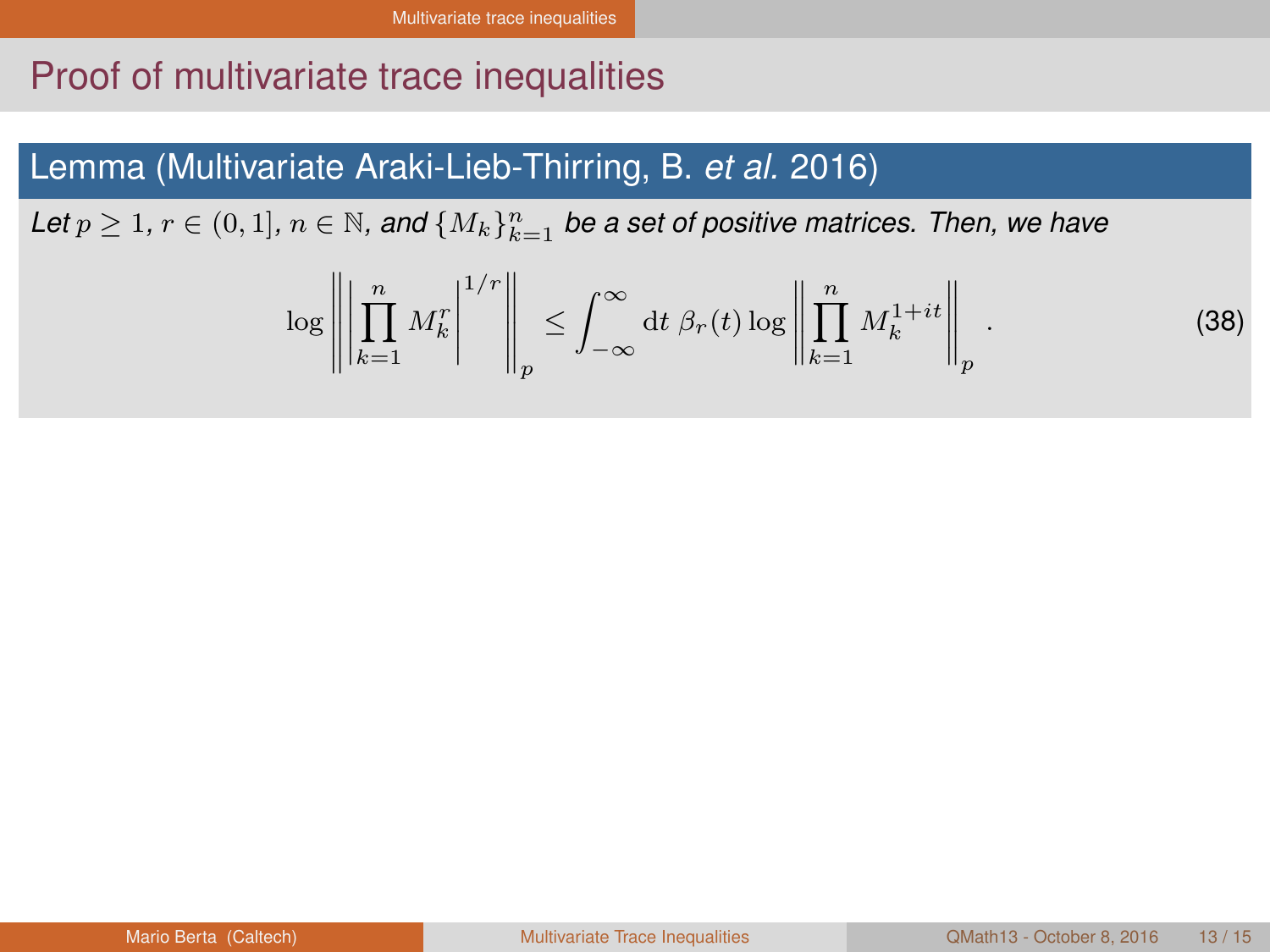# <span id="page-31-0"></span>Proof of multivariate trace inequalities

#### Lemma (Multivariate Araki-Lieb-Thirring, B. *et al.* 2016)

Let  $p \geq 1$ ,  $r \in (0,1]$ ,  $n \in \mathbb{N}$ , and  $\{M_k\}_{k=1}^n$  be a set of positive matrices. Then, we have

$$
\log \left\| \left| \prod_{k=1}^{n} M_k^r \right|^{1/r} \right\|_p \le \int_{-\infty}^{\infty} dt \, \beta_r(t) \log \left\| \prod_{k=1}^{n} M_k^{1+it} \right\|_p. \tag{38}
$$

Proof: Use Stein-Hirschman for  $1/p_r = (1 - r)/p_0 + r/p_1$ :

$$
\log ||G(r)||_{p_r} \le \int_{-\infty}^{\infty} dt \left( \beta_{1-r}(t) \log ||G(it)||_{p_0}^{1-r} + \beta_r(t) \log ||G(1+it)||_{p_1}^r \right), \tag{39}
$$

and choose

$$
G(z) := \prod_{k=1}^{n} M_k^{z} = \prod_{k=1}^{n} \exp(z \log M_k) \text{ sowie } p_0 := \infty, \ p_1 := p, \ p_r = \frac{p}{r}. \tag{40}
$$

For positive matrices  $M_k, M_k^{it}$  becomes unitary,  $\log \| \cdot \|_{p_0}^{1-r}$  in [\(39\)](#page-30-1) becomes zero, and [\(38\)](#page-30-2) follows.  $\Box$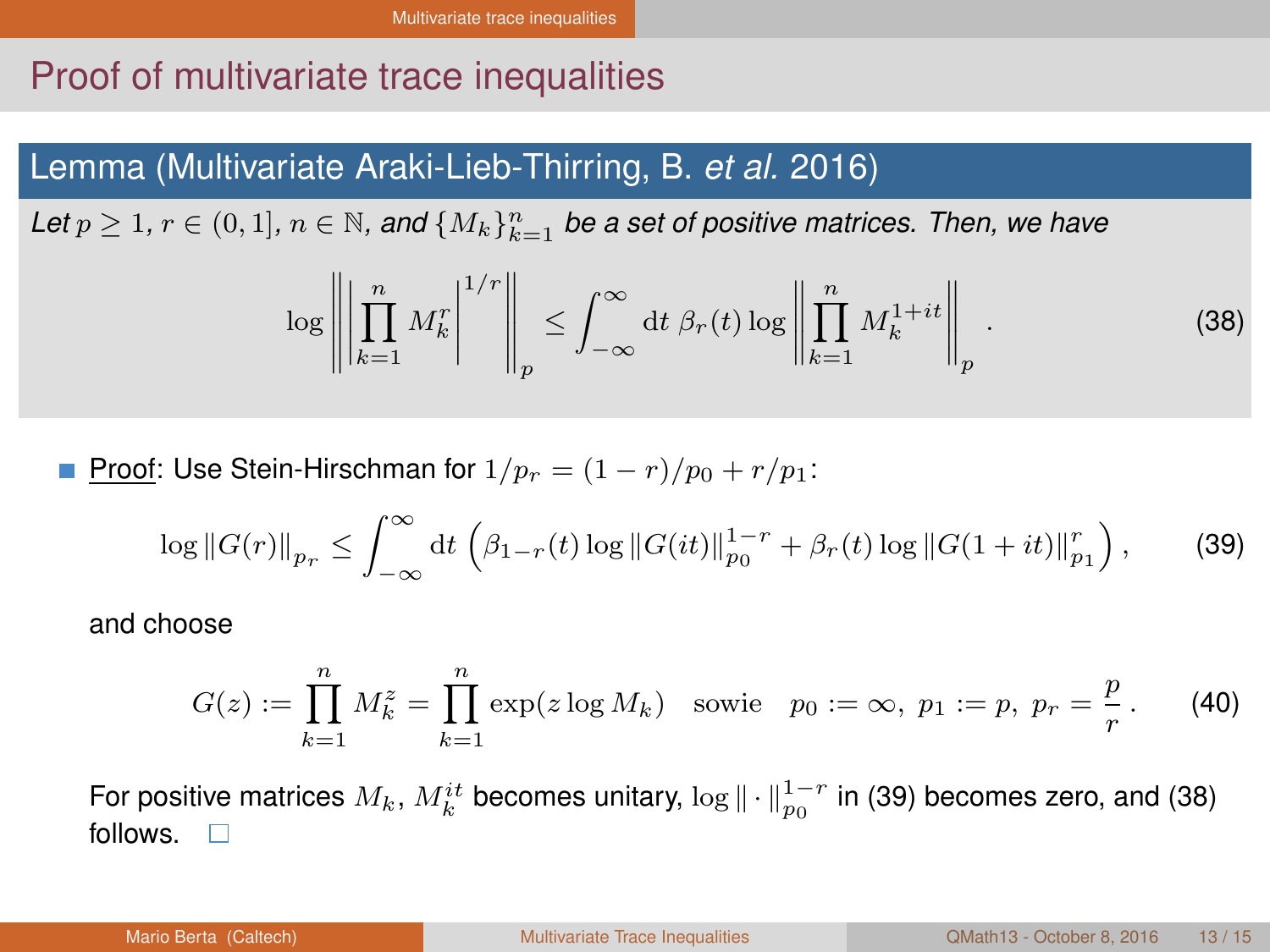# <span id="page-32-0"></span>Proof of multivariate trace inequalities

#### Lemma (Multivariate Araki-Lieb-Thirring, B. *et al.* 2016)

Let  $p \geq 1$ ,  $r \in (0,1]$ ,  $n \in \mathbb{N}$ , and  $\{M_k\}_{k=1}^n$  be a set of positive matrices. Then, we have

$$
\log \left\| \left| \prod_{k=1}^{n} M_k^r \right|^{1/r} \right\|_p \le \int_{-\infty}^{\infty} dt \, \beta_r(t) \log \left\| \prod_{k=1}^{n} M_k^{1+it} \right\|_p. \tag{38}
$$

Proof: Use Stein-Hirschman for  $1/p_r = (1 - r)/p_0 + r/p_1$ :

$$
\log ||G(r)||_{p_r} \le \int_{-\infty}^{\infty} dt \left( \beta_{1-r}(t) \log ||G(it)||_{p_0}^{1-r} + \beta_r(t) \log ||G(1+it)||_{p_1}^r \right), \tag{39}
$$

and choose

$$
G(z) := \prod_{k=1}^{n} M_k^{z} = \prod_{k=1}^{n} \exp(z \log M_k) \text{ sowie } p_0 := \infty, \ p_1 := p, \ p_r = \frac{p}{r}. \tag{40}
$$

For positive matrices  $M_k, M_k^{it}$  becomes unitary,  $\log \| \cdot \|_{p_0}^{1-r}$  in [\(39\)](#page-30-1) becomes zero, and [\(38\)](#page-30-2) follows  $\Box$ 

Multivariate Golden-Thompson from Lie-Trotter expansion.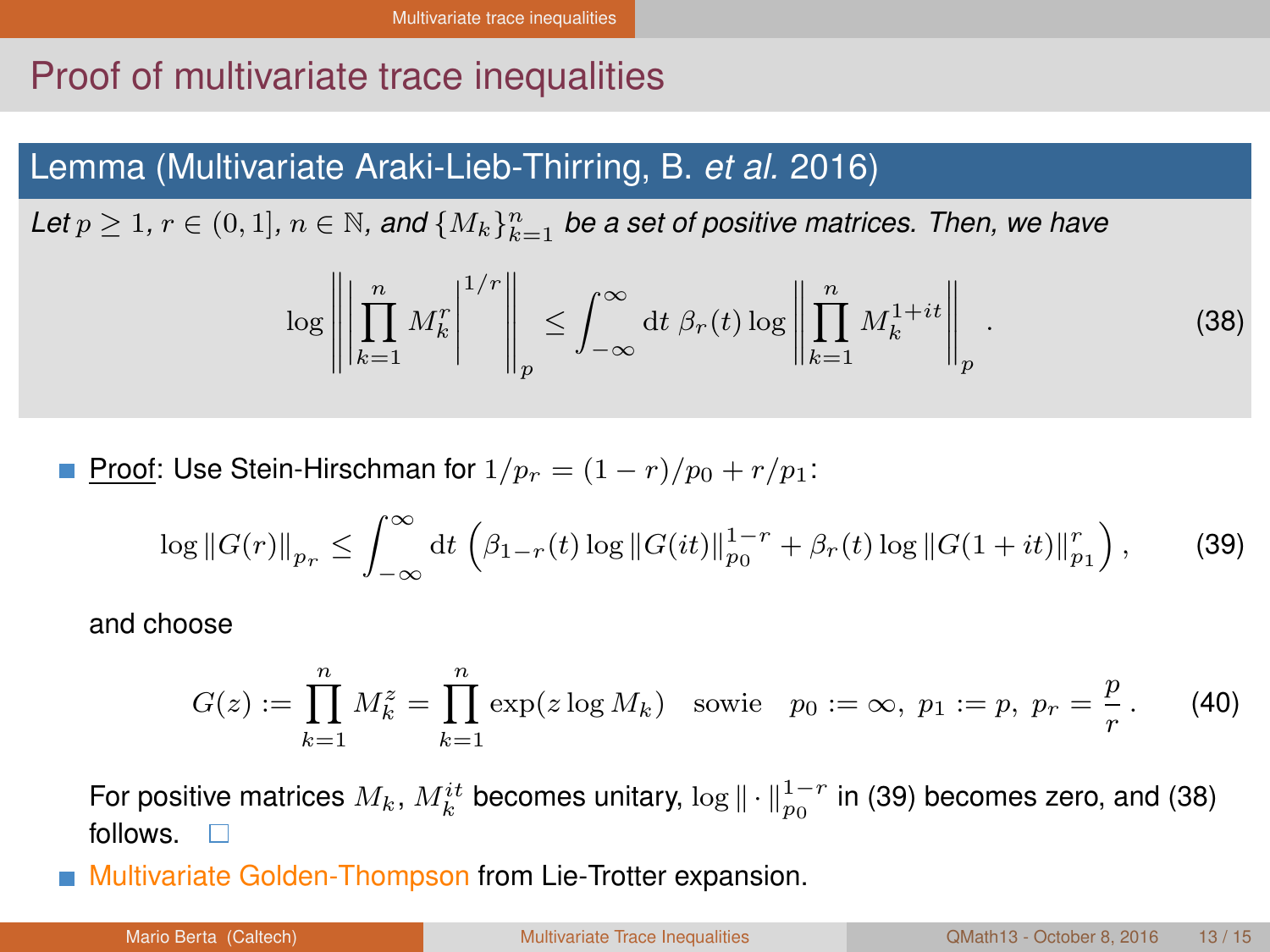# <span id="page-33-0"></span>Proof of sSSA/sMONO

The proof of sSSA follows from multivariate Golden-Thompson for  $p = 2$  and  $n = 4$ :

tr [exp(log 
$$
M_1
$$
 – log  $M_2$  + log  $M_3$  + log  $M_4$ )]  
\n
$$
\leq \int dt \, \beta_0(t) tr \left[ M_1 M_2^{-(1+it)/2} M_3^{(1+it)/2} M_4 M_3^{(1-it)/2} M_2^{-(1-it)/2} \right].
$$
 (41)

Remark: Lieb's triple matrix inequality is a relaxation of the case  $p = 2$  and  $n = 3!$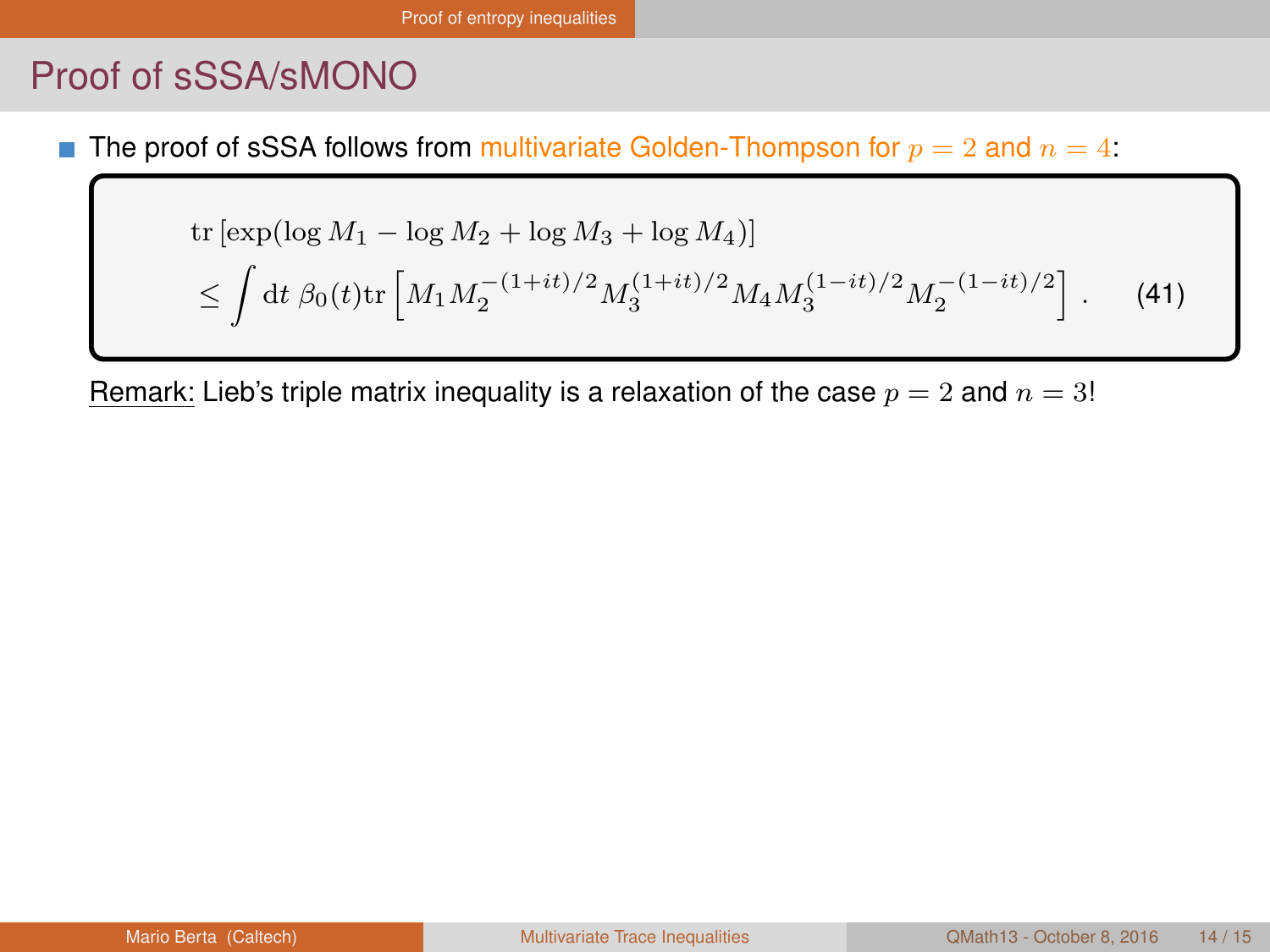# <span id="page-34-0"></span>Proof of sSSA/sMONO

The proof of sSSA follows from multivariate Golden-Thompson for  $p = 2$  and  $n = 4$ . п

tr [exp(log 
$$
M_1
$$
 – log  $M_2$  + log  $M_3$  + log  $M_4$ )]  
\n
$$
\leq \int dt \, \beta_0(t) tr \left[ M_1 M_2^{-(1+it)/2} M_3^{(1+it)/2} M_4 M_3^{(1-it)/2} M_2^{-(1-it)/2} \right].
$$
 (41)

Remark: Lieb's triple matrix inequality is a relaxation of the case  $p = 2$  and  $n = 3!$ Proof: Choose  $M_1 := \rho_{AB}$ ,  $M_2 := \rho_B$ ,  $M_3 := \rho_{BC}$ ,  $M_4 := \omega_{ABC}$ , and thus

$$
D(\rho_{ABC}||\tau_A \otimes \rho_{BC}) - D(\rho_{AB}||\tau_A \otimes \rho_B) = D(\rho_{ABC}||\exp(\log \rho_{AB} - \log \rho_B + \log \rho_{BC}))
$$

$$
^{(42)}
$$

sup  $\omega_{ABC} > 0$ tr  $[\rho_{ABC} \log \omega_{ABC}] - \log \text{tr} [\exp (\log \rho_{AB} - \log \rho_B + \log \rho_{BC} + \log \omega_{ABC})]$ (43)

$$
\geq \sup_{\omega_{ABC}>0} \text{tr}\left[\rho_{ABC}\log\omega_{ABC}\right] - \int dt \,\beta_0(t) \log \text{tr}\left[\omega_{ABC}\rho_{BC}^{\frac{1+it}{2}}\rho_B^{-\frac{1+it}{2}}\rho_{AB}\rho_B^{-\frac{1-it}{2}}\rho_{BC}^{\frac{1+it}{2}}\right]
$$
\n(44)

$$
\geq D_K \left( \rho_{ABC} \| \int dt \; \beta_0(t) \rho_{BC}^{\frac{1+it}{2}} \rho_B^{-\frac{1+it}{2}} \rho_{AB} \rho_B^{-\frac{1-it}{2}} \rho_{BC}^{\frac{1+it}{2}} \right) \tag{45}
$$

$$
=D_K\left(\rho_{ABC}\|\mathcal{R}_{B\to BC}(\rho_{AB})\right)\quad \Box\tag{46}
$$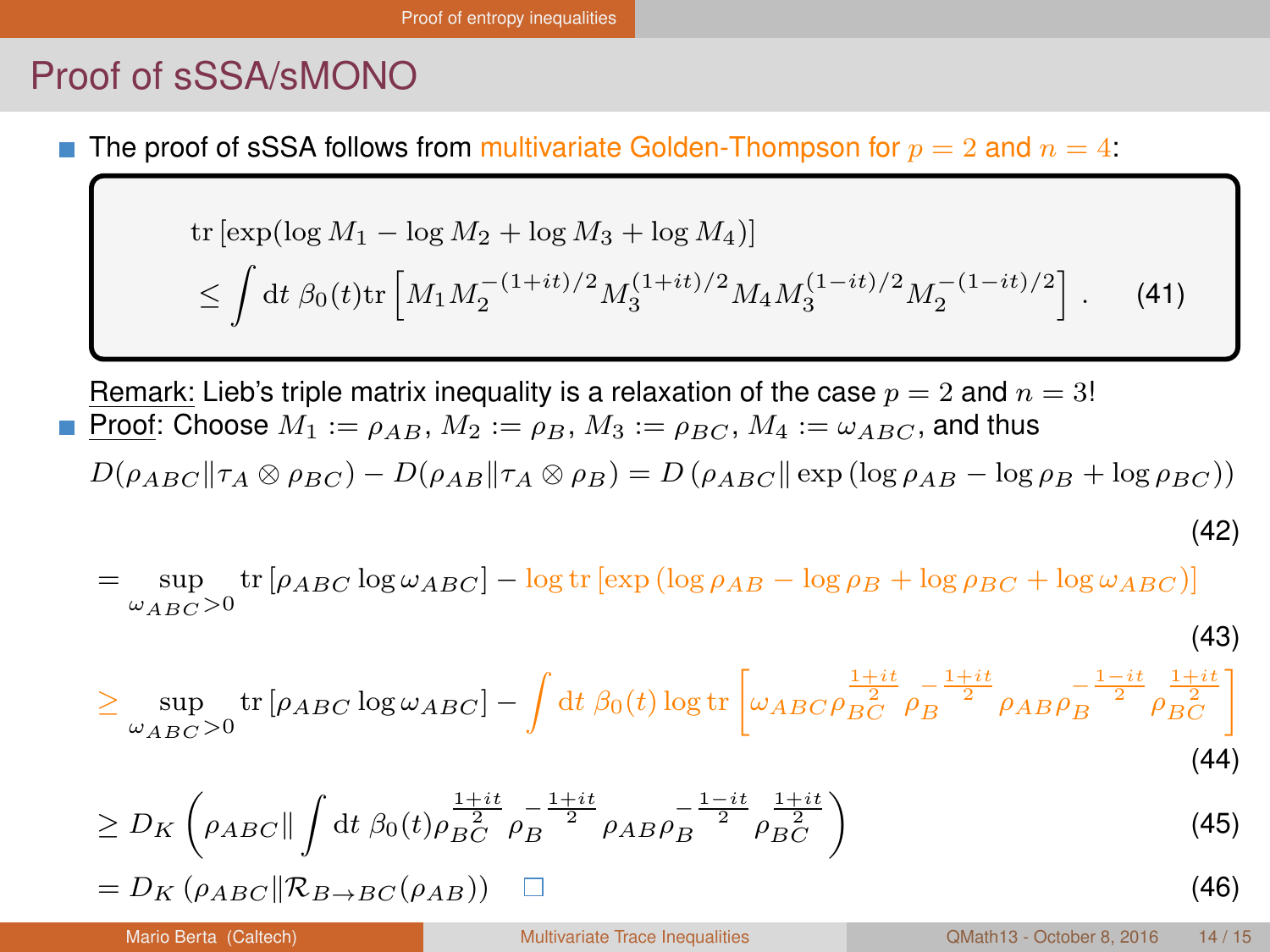<span id="page-35-0"></span>Strengthened entropy inequalities (sSSA/sMONO) through multivariate trace inequalities: asymptotic spectral pinching, complex interpolation theory with Stein-Hirschman.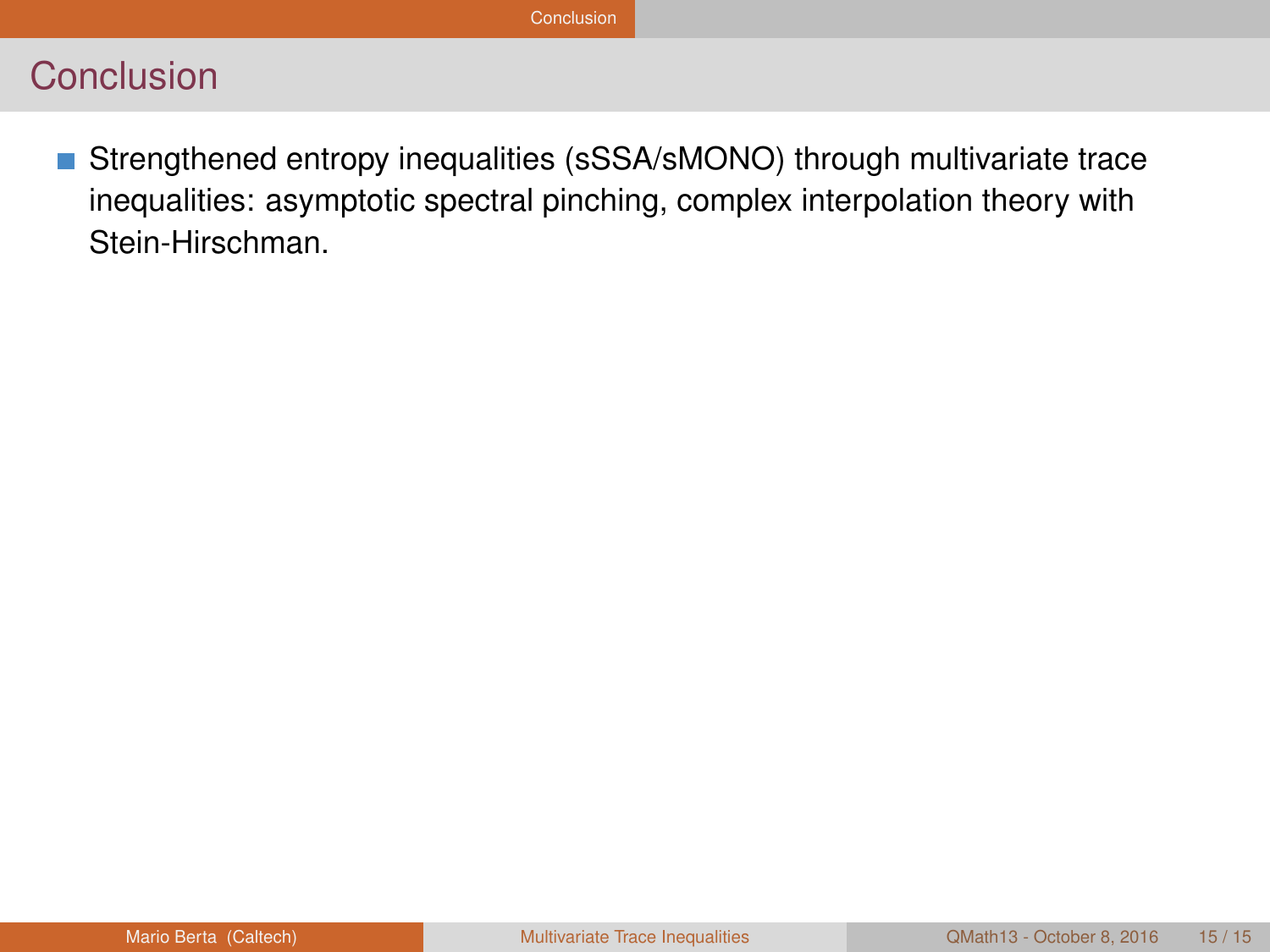- <span id="page-36-0"></span>Strengthened entropy inequalities (sSSA/sMONO) through multivariate trace inequalities: asymptotic spectral pinching, complex interpolation theory with Stein-Hirschman.
- More multivariate trace inequalities [Hiai *et al.* 2016]? For example extension of complementary Golden-Thompson:

 $tr[M_1 \# M_2] \le tr[\exp(\log M_1 + \log M_2)] \le tr[M_1 M_2]$  [Hiai & Petz 1993]. (47)

with matrix geometric mean  $M_1 \# M_2 := M_1^{1/2} \left( M_1^{-1/2} M_2 M_1^{-1/2} \right)^{1/2} M_1^{1/2}.$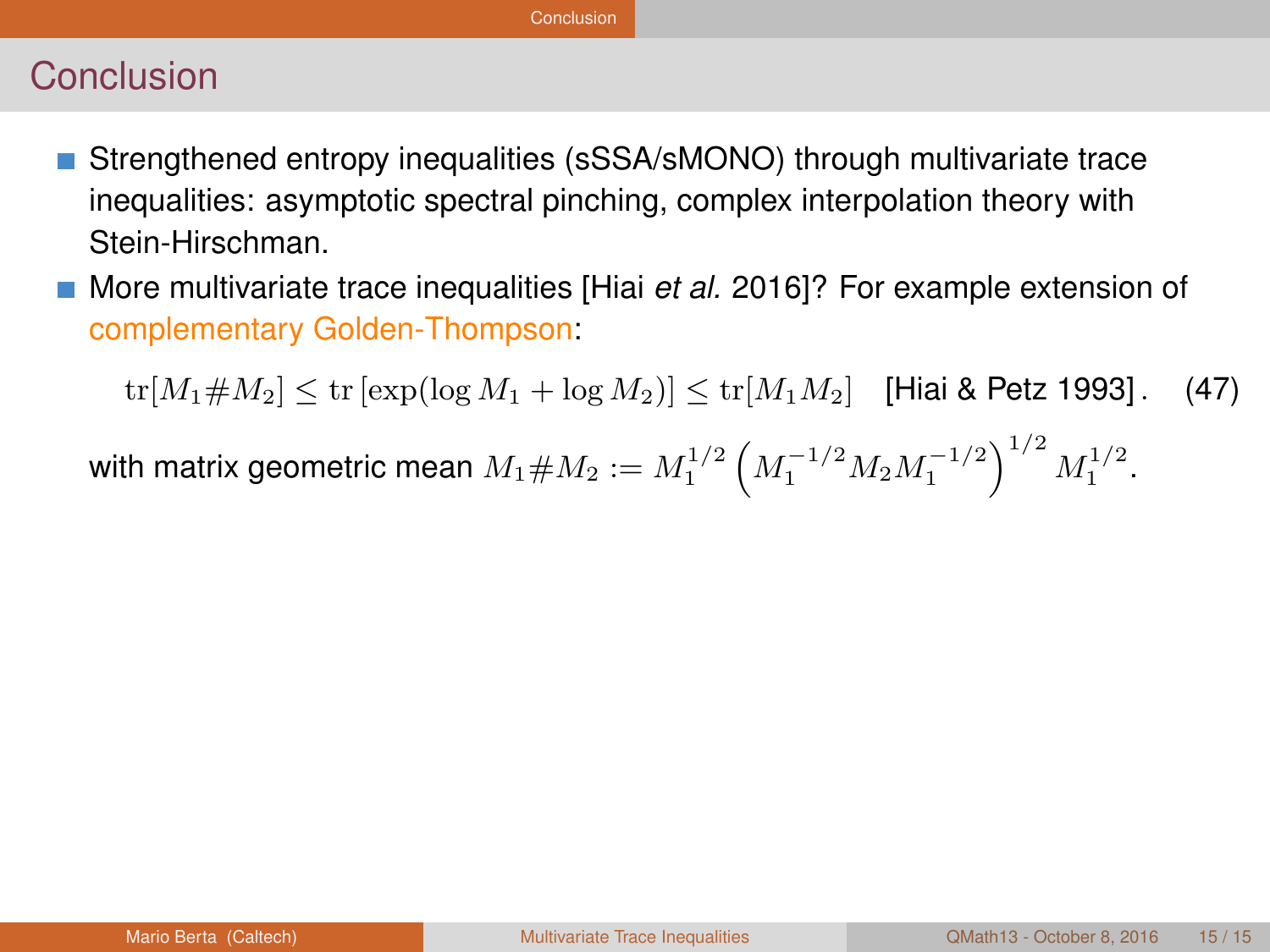#### <span id="page-37-0"></span>Conclusion

- Strengthened entropy inequalities (sSSA/sMONO) through multivariate trace inequalities: asymptotic spectral pinching, complex interpolation theory with Stein-Hirschman.
- More multivariate trace inequalities [Hiai *et al.* 2016]? For example extension of complementary Golden-Thompson:

 $tr[M_1 \# M_2] \le tr[\exp(\log M_1 + \log M_2)] \le tr[M_1 M_2]$  [Hiai & Petz 1993]. (47)

with matrix geometric mean  $M_1 \# M_2 := M_1^{1/2} \left( M_1^{-1/2} M_2 M_1^{-1/2} \right)^{1/2} M_1^{1/2}.$ 

Improving on [Dupuis & Wilde 2016], tight upper bound for SSA ? Conjecture:

$$
D_K \left( \rho_{ABC} || \sigma_{ABC} \right) \le D(\rho_{ABC} || \rho_{BC}) - D(\rho_{AB} || \rho_B) \le D_B \left( \rho_{ABC} || \sigma_{ABC} \right), \tag{48}
$$

with  $\sigma_{ABC} := (\mathcal{I}_A \otimes \mathcal{R}_{B\rightarrow BC}) (\rho_{AB})$  and [Belavkin & Staszewski 1982]

$$
D_K(\rho \|\sigma) \le D(\rho \|\sigma) \le D_B(\rho \|\sigma) := \text{tr}\left[\rho \log \left(\rho^{1/2} \sigma^{-1} \rho^{1/2}\right)\right].\tag{49}
$$